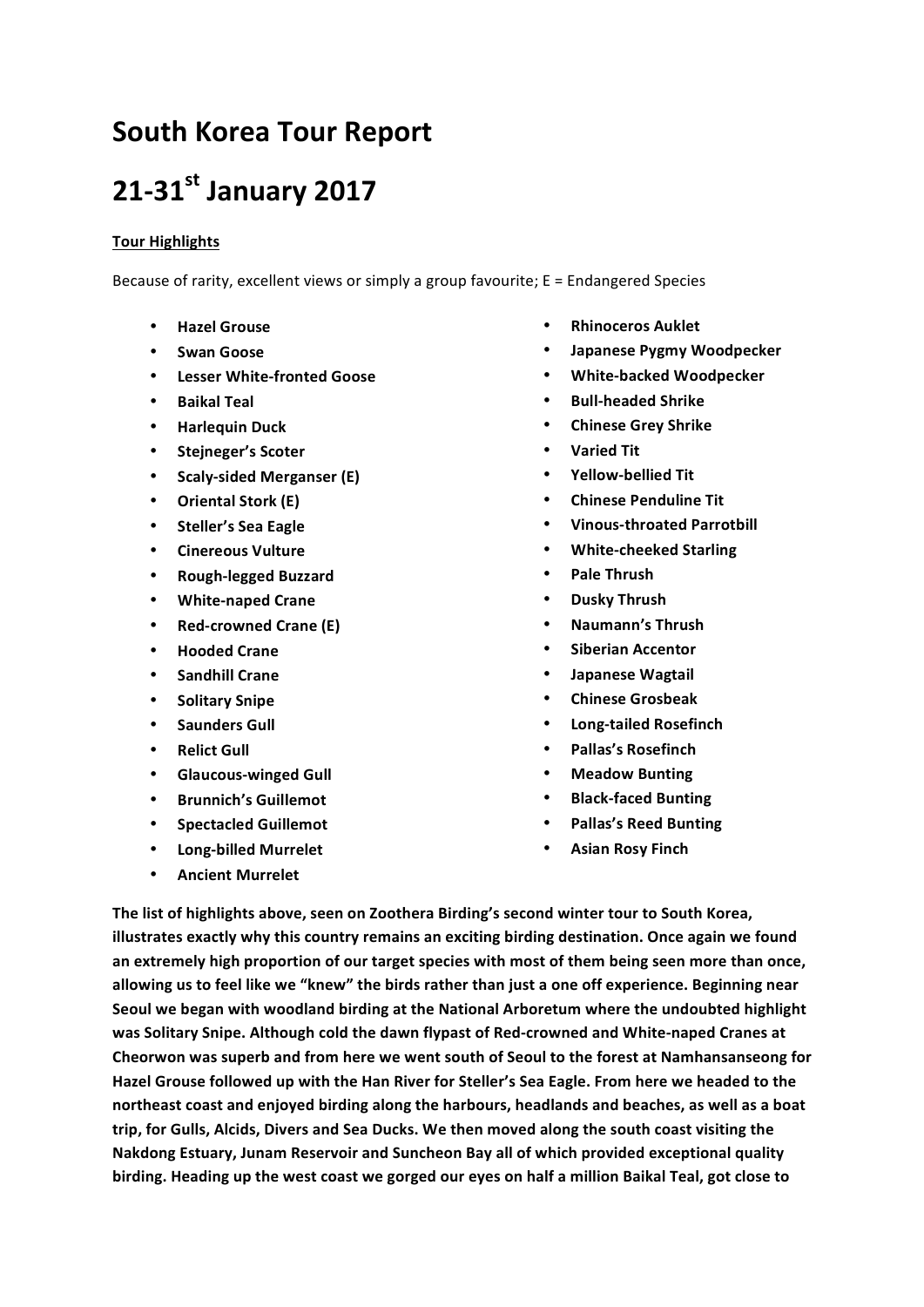Saunder's Gull, studied the features of Pallas's Reed Bunting before finishing the trip with more views of the superb Steller's Sea Eagle. For a wide variety of birds and a number of rare and rangerestricted species, South Korea is a great country for a mid-winter birding trip.

## Day 1; 21<sup>st</sup> January

Nial Moores and I met at Incheon airport, on the morning of  $21<sup>st</sup>$ , so that we could meet the tour participants on their arrival from UK. We met all members of our party without incident and we were comfortably seated in our vehicle heading to our first birding site soon after. Upon reaching the National Arboretum a moderate covering of snow created a very beautiful winter atmosphere and we were to enjoy a very pleasant afternoon of birding in lovely surroundings getting familiar with some of the commoner woodland birds of South Korea as well as a few that were highlyanticipated. The first few birds we saw were a nice close-up of Marsh Tit and our first Brown**cheeked Bulbuls** which were to see on a daily basis in all habitats. Checking the stream close to the car park turned up nothing but a bit further along, in exactly the same spot as in 2016, we found our main target, the cryptic but very handsome **Solitary Snipe**. The fact that there were two of them gave us a chuckle but we were treated to prolonged, walkaway, views of the first of our major targets of the trip.

As so often happens in birding, standing around admiring one bird led to more with the branches of the low trees above us suddenly full of a flock of birds including **Eastern Great Tit**, Marsh Tit and Varied Tit. This regional endemic is a real stunner and we were lucky enough to get a pair in at very

close range which delighted the photographers among us. As we were enjoying these birds Nial alerted us to the call of Yellow**bellied Tit** and a quick scan of the area from which the call came revealed a pair of these cute birds, a scarce and irruptive visitor to South Korea from Eastern China. For those of us from UK where **Hawfinch** is a hard bird to find it seemed strange to see so many of them'here'although'**Magpie** felt' much more mundane. A familiar



sound lured us to take a walk around the arboretum and before long we were watching **Eurasian Nuthatches** quickly followed by a brief view of our first Naumann's Thrush and then another of the birds that many of the group were looking forward to; Japanese Pygmy Woodpecker. We watched two of these cute little woodpeckers, on a large tree, alongside the nuthatches with more Varied Tits to join the party.

Snow flurries began to make birding a little harder but further walking around the gardens revealed **Green Sandpiper**, some very photogenic **Brown-cheeked Bulbuls** feeding on red berries among the snow, a briefly seen Dusky Thrush, a Great Spotted Woodpecker, a pair of Goldcrests and a White**backed Woodpecker** although we never saw the Black Woodpecker that was heard a few times.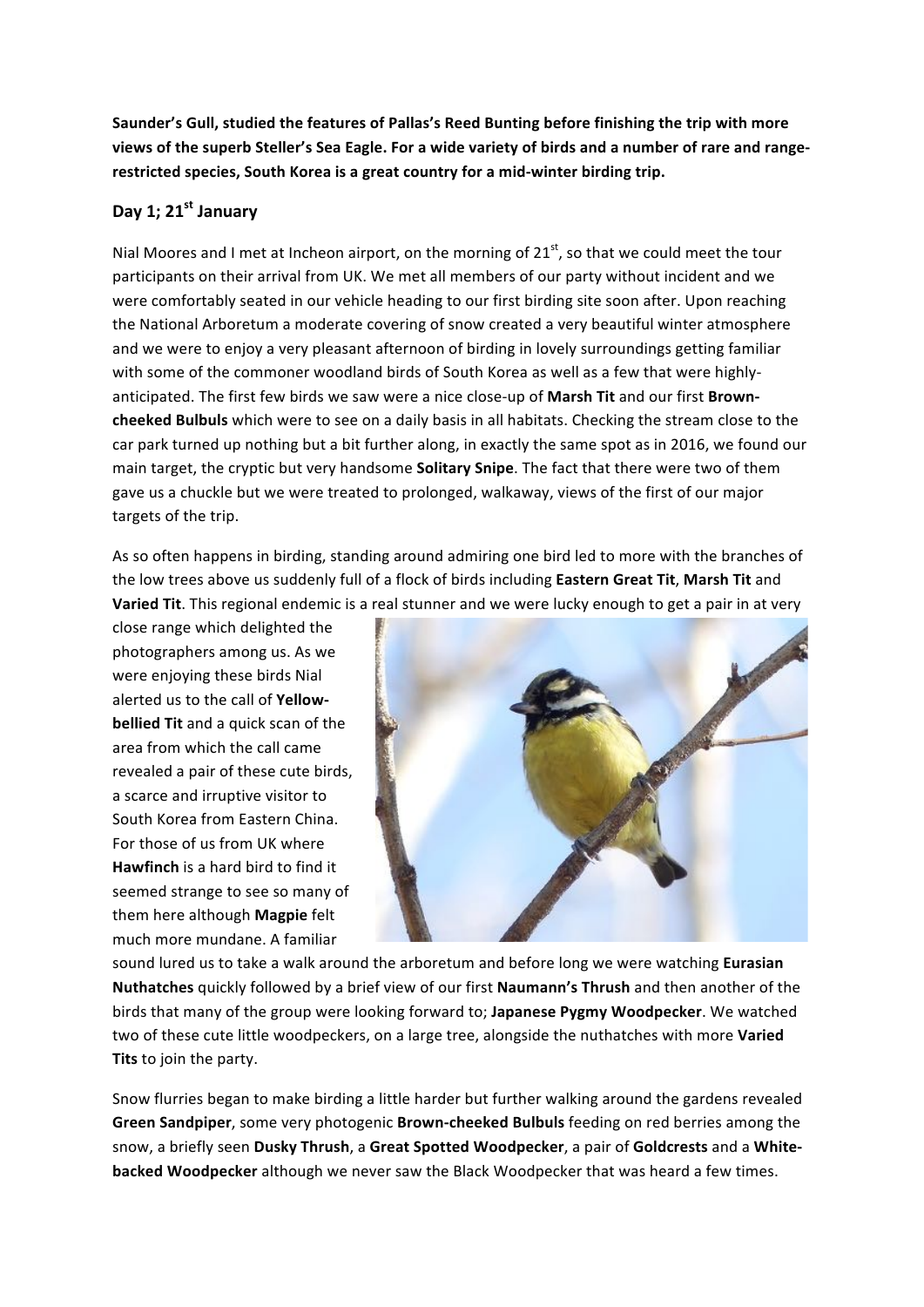With the weather closing in and the light failing we decided it was time to leave and drive to Cheorwon'where we checked into a nice warm hotel and went out to sample some enjoyable Korean'food'and'drink.

# **Day&2;&22nd January**

Our first full day birding in Korea started before dawn so that we were in place at our vantage point on a small hillock that overlooks the plains bordering the Demilitarized zone between North and South Koreas. This is one of the coldest parts of South Korea and it most certainly was one of the coldest days of the trip with the early morning temperature at -18C. However, the procession of cranes, flying past us over the next half an hour or so was truly spectacular with ever-increasingly large numbers of them passing by closer and closer until it felt like we could reach out and grab hold



of some of them. Here we enjoyed the best views imaginable of both **Red-crowned Crane and Whitenaped Crane**, both extremely elegant and beautiful birds, and it was interesting to observe that many of them held their legs inside their plumage for warmth until the last moment before landing. Eventually the fly-past was over but we were able to enjoy both species throughout the day as they few on spilt grain in farmland around the area. Taking a short

walk around the area which consisted of farmland, scrubby areas and reedy ditches we found our first'flocks'of'**Rustic&Bunting**,'more'**Hawfinches** and'**Eastern&Great&Tits**,'a'**Wren**,'lots'of'**Oriental&** Turtle Doves, a couple of nice Naumann's Thrushes, a flock of Long-tailed Tits and some Oriental Greenfinches looking very nice in the bright early morning sunshine. Overhead we saw out first **Eastern Buzzard** and **Cinereous Vultures** but it was soon time to keep our appointment with Nial's contact who had arranged for us to enter the Citizen Controlled Zone, a restricted access area immediately adjacent to the DMZ. The soldiers were friendly and our laminated pass to be displayed in the windscreen depicted a large Red-crowned Crane! We spent the remainder of the morning driving around the fields in this area, stopping here and there to view the birds. There were plenty of Rustic Buntings and Yellow-throated Buntings, a flock of Far Eastern (Japanese) Skylarks that flew overhead and a wonderful **Chinese Grey Shrike** spotted sitting on some overhead wires which then treated some of us to amazing in-flight hovering action before settling on an exposed perch for everyone to enjoy. Of course there were plenty more Red-crowned and White-naped Cranes for us to enjoy as well as a Merlin and a small number of White-fronted Geese.

Venturing out for a walk around a scrubby field was a cold experience as a wind had got up to compliment the low temperatures but it proved worthwhile with the discovery of 3 Long-tailed **Rosefinches**, one of which was a lovely male. However, with these birds admired for some time we were ready to get back in the car to warm up and we drove down the road to an area where Cinereous Vulture is a regular. However, we were not prepared for such huge numbers with a group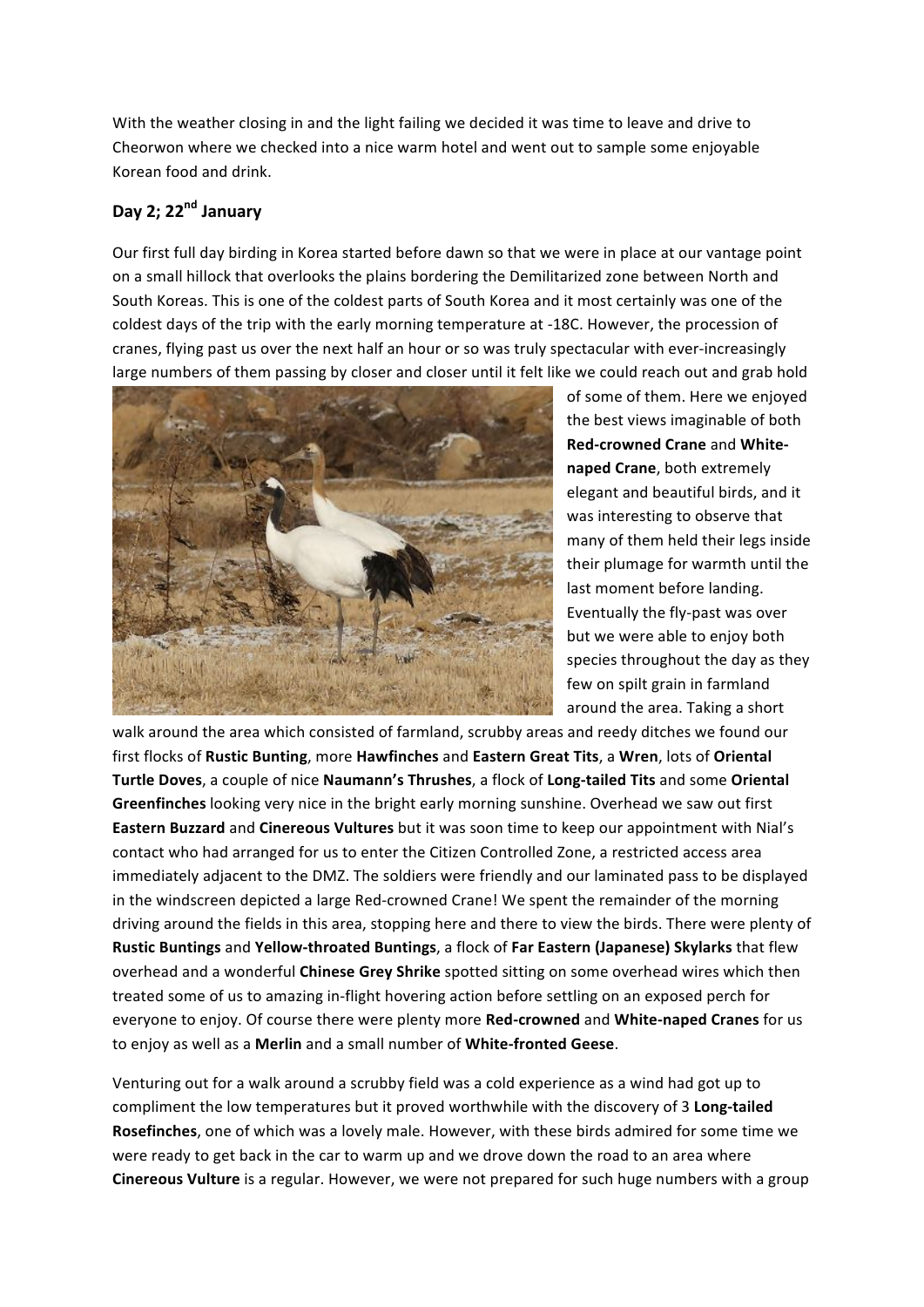of around 450 birds loafing around in fields and wheeling around overhead; quite an incredible experience to be so close to such vast birds. We watched in amusement as two South Korean soldiers went on patrol right across the area that many of the Vultures were loafing around on and were hassled by some of the birds that were extremely reluctant to leave their sunny spot. At least 4 White-tailed Eagles were sitting among the vultures and we were also able to scan the unfrozen part of a nearby lake to check out the wildfowl. Well, South Korea is a superb place for both variety and abundance of wildfowl and even at this less than prime spot we found our first Baikal Teal, Falcated **Duck**,'**Northern&Pintail**,'**Common&Pochard**,'**Gadwall**,'**Whooper&Swans**,'**Smew**,'**Goosander** and'at' least 2 Tundra (Bewick's) Swans. This turned out to be a very good spot with a lot of variety of species and in addition to our raptors and wildfowl we were treated to excellent views of Oriental **Greenfinch**,'**Brambling**,'**Yellow0throated&Bunting**,'**Daurian&Redstart** and'yet'more'**Rustic&Buntings**.

After a picnic lunch we went for another walk around some farmland, next to a river where we saw most of the wildfowl we had already seen, in flight after both **Eurasian Sparrowhawk** and **Northern** Goshawk made a raid upon them, this gave us nice flight views of **Baikal Teal** and while there were good numbers of **Vinous-throated Parrotbills** in the undergrowth the wind had whipped up and we retreated to the warmth of the vehicle. Retracing our path in the vehicle we came across a nice

Naumann's Thrush, basking in a sunny spot and then a female Meadow Bunting in front of the vehicle. We got out to get a better view, which some of us did, but there would be more chances for the rest of the group. Then followed a strange situation in which we found that somehow we had exited the CCZ without passing through a checkpoint and now needed to return into it in order to find our way back.



However, two young soldiers at this checkpoint would not allow us back in. The exchange was always' friendly but our only option was then to refind our "secret entrance" which then took us past our two military friends on the other side of their checkpoint; their faces were a picture as we drove past waving to them in their realization that somehow we had found a secret way through the world's most militarized border! (In fact that would be through the central DMZ rather than the buffer zone that we were in but let's not spoil a good story hey?)

As the day drew towards its end we drove to a riverside park close to Cheorwon town where we hoped to find **Eurasian Eagle Owl** and some of the group had not even got out of the car when we found it. We got great 'scope views of this huge owl as it began to call while there was still plenty of light. A strange raptor flew overhead which reminded us of a large Peregrine but on better views it turned out to be a **Northern Goshawk** of the *fujimayae* subspecies, certainly a confusing raptor and not at all like the Northern Goshawks that most of us are used to. With this fantastic end to a truly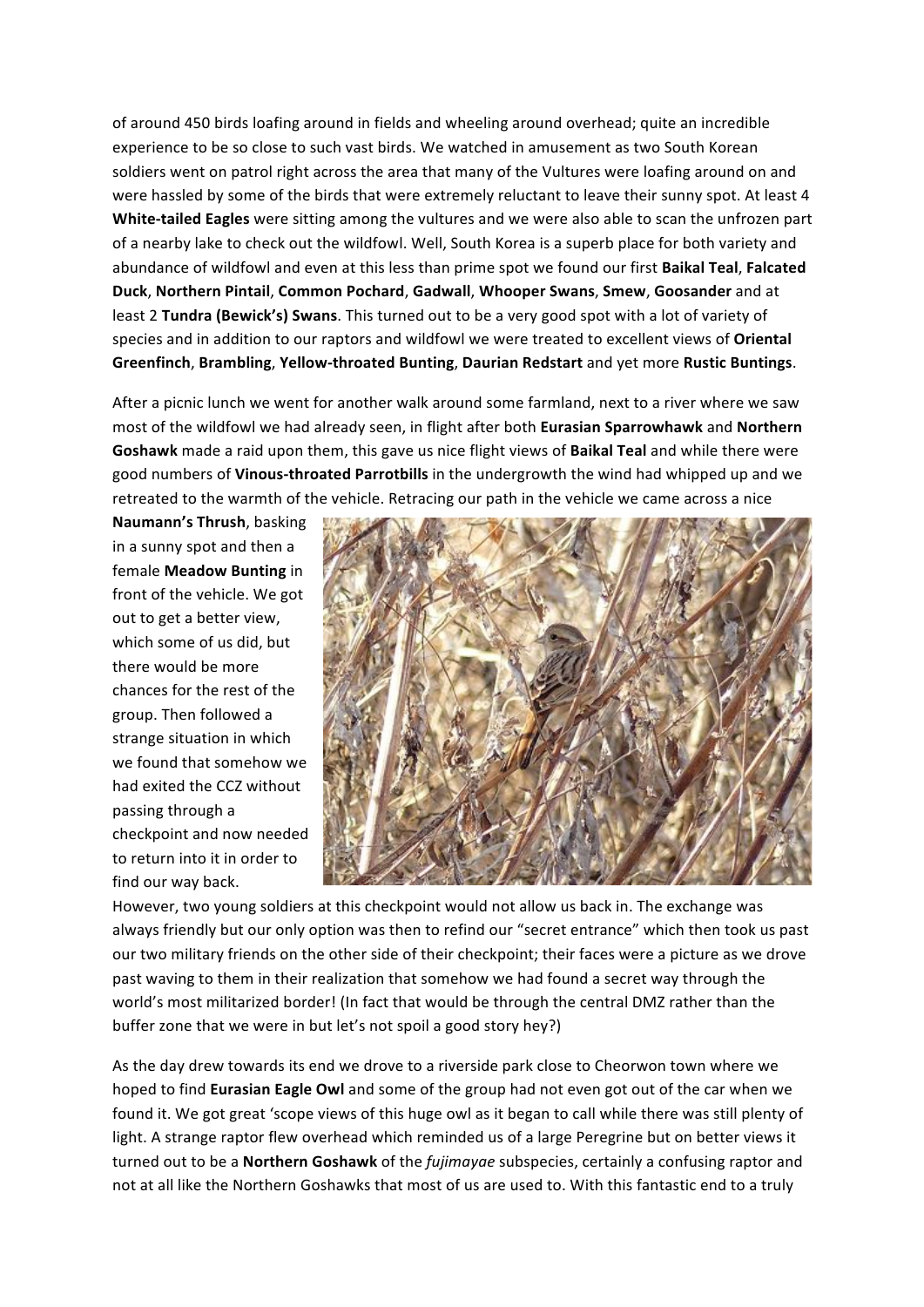wonderful day we headed back to our cosy restaurant for a well-earned hot dinner and a few glasses of Korean Soju.

# **Day&3:&23rd January**

How were we going to follow on from the fantastic day we had just experienced? How about driving up into the beautiful snow-covered hill forest at Namhansanseong to look for a woodland speciality? This historic location was like some sort of Santa's Grotto Winter Wonderland with its pine trees and liberal covering of snow and at the car park we were greeted by **Eastern Great Tit**, Magpie, Grey **Wagtail** and a couple of splendid **Varied Tits**. However, the object of our visit was always going to be found in more secluded forest so we took a walk up some snowy slopes among the woodland. At first it was cold and shady with few birds but as the sun began to hit the area we were in things began to liven up with some cute, confiding Marsh Tits, a couple of **Eurasian Jays**, a pair of **Eurasian** 

**Nuthatches** and some lovely **Naumann's Thrushes** atop a tree basking in the early morning rays. With the sun waking everything up (including us) a fluttering of movement in some thorny growth in a tree revealed what we had come to see: **Hazel Grouse**. In fact as we watched we noticed a second bird enjoying the sunshine as the first bird moved slowly through the tree feeding, what a view! After enjoying this memorable bird for quite some time we decided to head off to



another location in the hope of finding another very special species but along the way we came across both Great Spotted Woodpecker and White-backed Woodpecker as well as the already familiar Japanese Pygmy Woodpecker.

A drive of around 40 minutes found us at a very different type of habitat, the Han river at Paldang, actually not that far as the crow flies from central Seoul. The river had islets and large areas of iced water and along its banks there were patches of scrubby habitat and reeds, all with a backdrop of large city buildings and spectacular mountains. Although cold it was a lovely sunny day by now and wonderful visibility for birding. As we descended from where we had parked out car a **Siberian** Accentor was spotted sitting on top of a small tree and in the light we had it made a nice 'scope' view. Shortly after a few of us briefly saw a small flock of **Pallas's Reed Buntings** but the view was unsatisfactory and half the group missed them entirely; "never mind, this is a fairly common bird", we thought, only to find that it would be one of those bogey birds only to be found right at the end of the tour. Scanning the islets nearby revealed White-tailed Sea Eagle and our only Carrion Crow of the trip with plenty of wildfowl to go through; Great Crested Grebe, Eastern Spot-billed Duck, **Whooper&Swan**,'**Falcated&Duck**,'**Goosander**,'**Smew**,'**Goldeneye** and'a'small'group'of'**Mandarin&Duck**.' But, further up the river, sitting on the ice was what we had come for - **Steller's Sea Eagle**, a magnificent adult. However, it was very distant and better views were definitely required of this key species so we walked quickly along the river promenade to get closer. In fact it was quite a walk and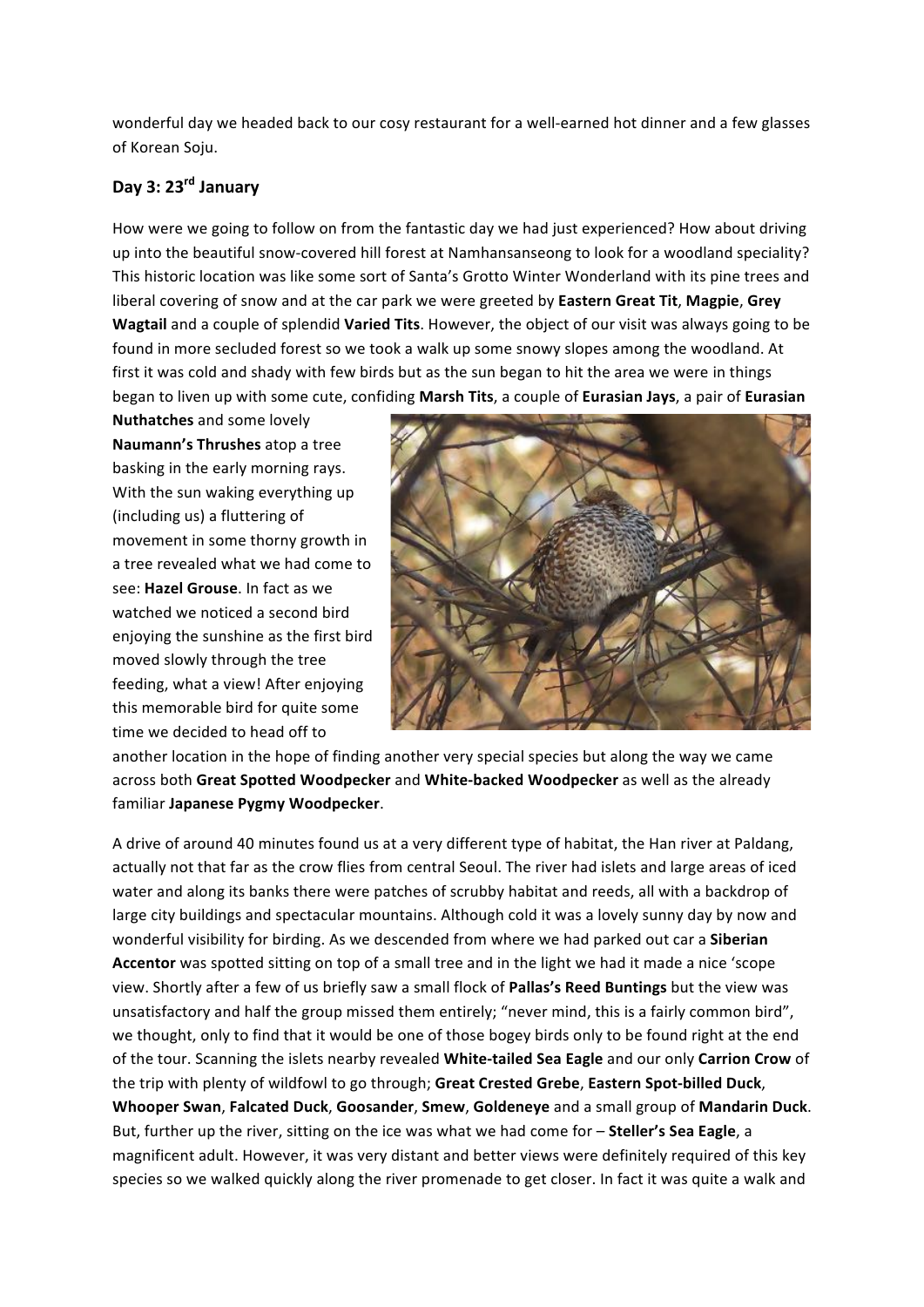as we marched along we saw Oriental Turtle Dove, Vinous-throated Parrotbill, Common Kestrel, **Eastern Buzzard, Common Kingfisher** and **Mongolian Gull** with a flyover Rough-legged Buzzard for some of us. Every few hundred metres we viewed the **Steller's Sea Eagle** again getting ever closer views until we were enjoying very nice 'scope views before the bird flew further down river. But, oh no! One of our group had lagged behind to study some of the commoner birds and missed the best views!!!! At the time this seemed like a nightmare but in hindsight it worked in our favour because after a quick lunch we drove along the other bank of the river to get better views, after all this was the one bird more than any other that had prompted people to make the journey to South Korea. We spent the remainder of the afternoon tracking down our Eagle and ended up with really great views of the bird sitting on the ice in the middle of the river along with lots more of the birds already seen. As we walked back in the afterglow of seeing this majestic creature, birding the rough land alongside'us'produced'a'lovely'**Bull0headed&Shrike**,'several'**Daurian&Redstarts**,'more'**Rustic&Buntings** which were also followed by a pair of **Siberian Accentors**, great close-up views! Further along there was a **Long-tailed Rosefinch**, several Hawfinches and White Wagtails as the light began to fade and we started our journey to our accommodation.

## **Day&4;&24th January**

With only a short drive from our accommodation we were out in the field very early this morning looking at ducks in the mist. Tufted Duck, Smew, Goosander, Eastern Spot-billed Duck, Common Pochard alongside Grey Heron and Great Egret revealed themselves through the murk. Further along the river we got out for a walk with the most magnificent hoar frost covering absolutely every tree and blade of grass in a white coating but crikey it was cold! Still, fortune favours the bold and it did not take long before we were enjoying really great views of male and female Meadow Buntings, really beautiful birds singing in the early morning sunshine. Next we endured a walk around the

farmland in search of Japanese Quail, completely failing to find any but we did come across Far **Eastern (Japanese) Skylark** on the ground giving us time to study them as well as large flocks'of'**Brambling** and' **Oriental Greenfinch** in the icy trees. **Bull-headed Shrike** was another nice bird and a group of **Rustic Buntings** feeding on seeds also contained a few **Meadow Buntings** for even better views than before. Raptors'included'**Peregrine**,'



**Eurasian Sparrowhawk** and **Eastern Buzzard**. A cold walk, some nice birds but incredible scenery due to the frost.

We moved further down this river, the identity of which I have been asked not to reveal due its sensitivity to disturbance to the main target species of the morning: **Scaly-sided Merganser**. By stopping at various locations along the river it did not take us that long to find our first of this rare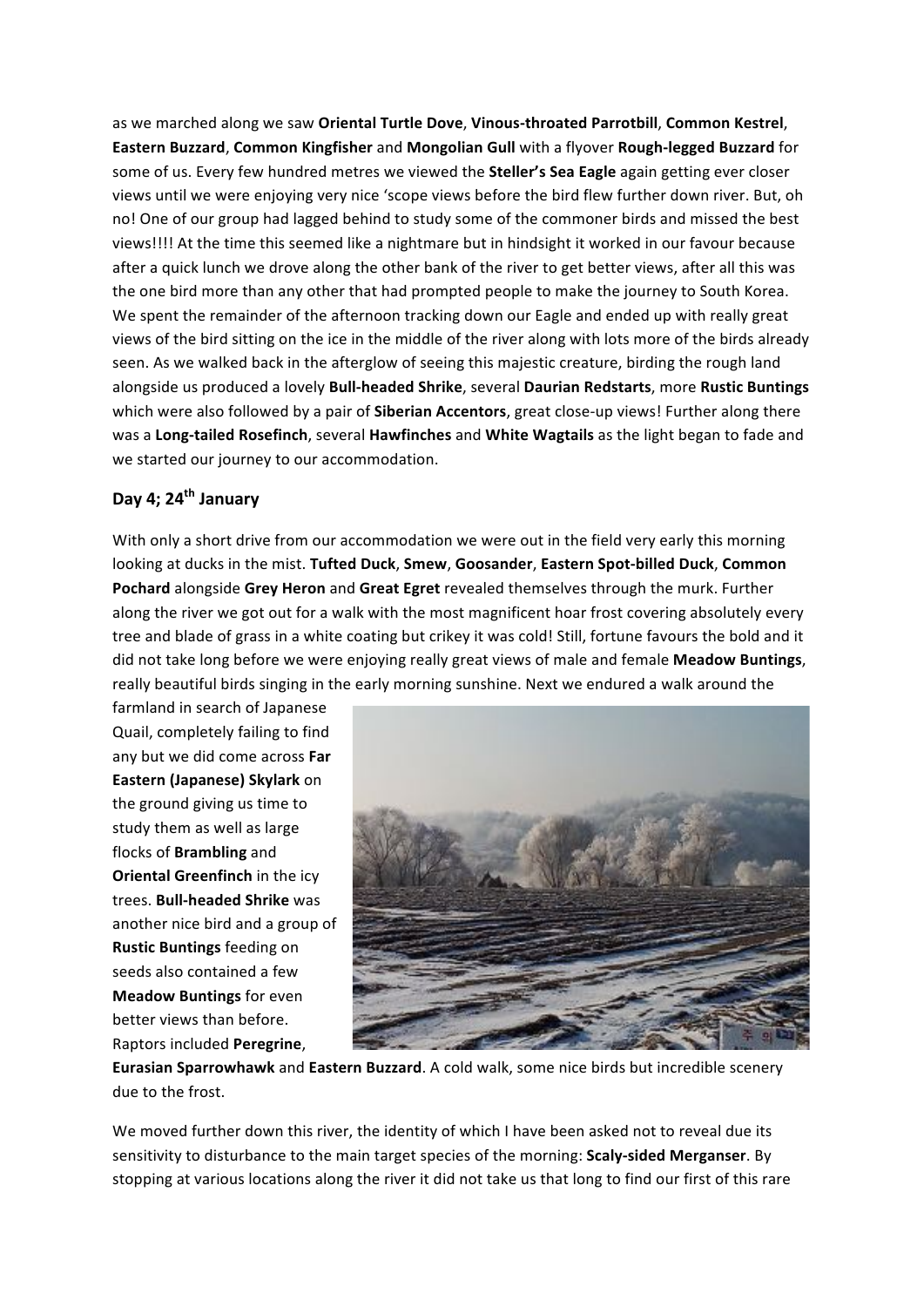duck but due to distance and intense light it did take us longer to find a spot where we could get really good views. The funny long crest of both male and female were easy to make out, even at long range, but it did take less intense light and closer range before we could really appreciate the scaly sides. Lots of other wildfowl was to be seen on the river too with excellent light on Falcated Duck and male Smew revealing them in their excellence while overhead a few Cinereous Vultues soared. In the river itself we also found at least 3 Japanese Wagtails, getting good views of this regional endemic and, of course, plenty of **Brown-eared Bulbuls**, Magpies, Vinous-throated Parrotbills and a few **Daurian Redstarts**. Another great morning was drawing to a close so we headed off to look for another special bird at another site.

Our drive took a few hours, plus a stop for lunch, eventually ascending a mountain range along a service road for a wind farm near Tabaek. On our way up Nial spotted some birds fly out of a tree that looked interesting and after parking and getting out his suspicions were confirmed with sightings of **Pallas's Rosefinch** feeding in the tops of pine trees. A flock of at least 6 birds were feeding in a roving fashion, frequently on the move but everyone managed to get good views of the colourful males as well as females. However, we had made the journey to this site for another species altogether. This location has been a regular one for Asian Rosy Finch in winter and after driving to a suitable scanning area we spotted the flock of 200+ birds resting on power lines and feeding in fields. Although we could id them they were far away so we walked much closer so that we could see this species in detail. While admiring this flock we noticed that there was one very pale bird among them and with a bit of luck the whole flock took off and landed much closer to reveal a Snow Bunting, a real South Korean rarity! After some record shots of this bird we began our journey to our accommodation for the next few days at the coastal village of Daejin, enjoying a wonderful traditional meal in a local restaurant.

# **Day&5;&25th January**

We woke up to a real treat, birding from the balconies of our rooms, sea watching for an hour or so before going down for a really good breakfast. Large numbers of birds could be seen in the bay in front of us with lots of Pelagic Cormorants, Red-breasted Mergansers, Great Crested Grebes, Slaty**backed Gulls, Common Gulls** and a raft of 80+ Black-necked Grebes. Scanning the seas also revealed our first **Black Scoters** looking good in the early morning sun as well as a few wonderful **Harlequin** 



**Ducks**. We were also able to pick out **Red-throated Diver, Pacific Diver,** some **Ancient Murrelets** and Greater **Scaup** for an amazing number of species before the day had even properly begun. After breakfast, as we were leaving our accommodation, we spotted an adult Glaucous-winged **Gull** sitting on the rocks right in front of our rooms!

The remainder of the morning was spent birding along several bays and harbours nearby but we spent most of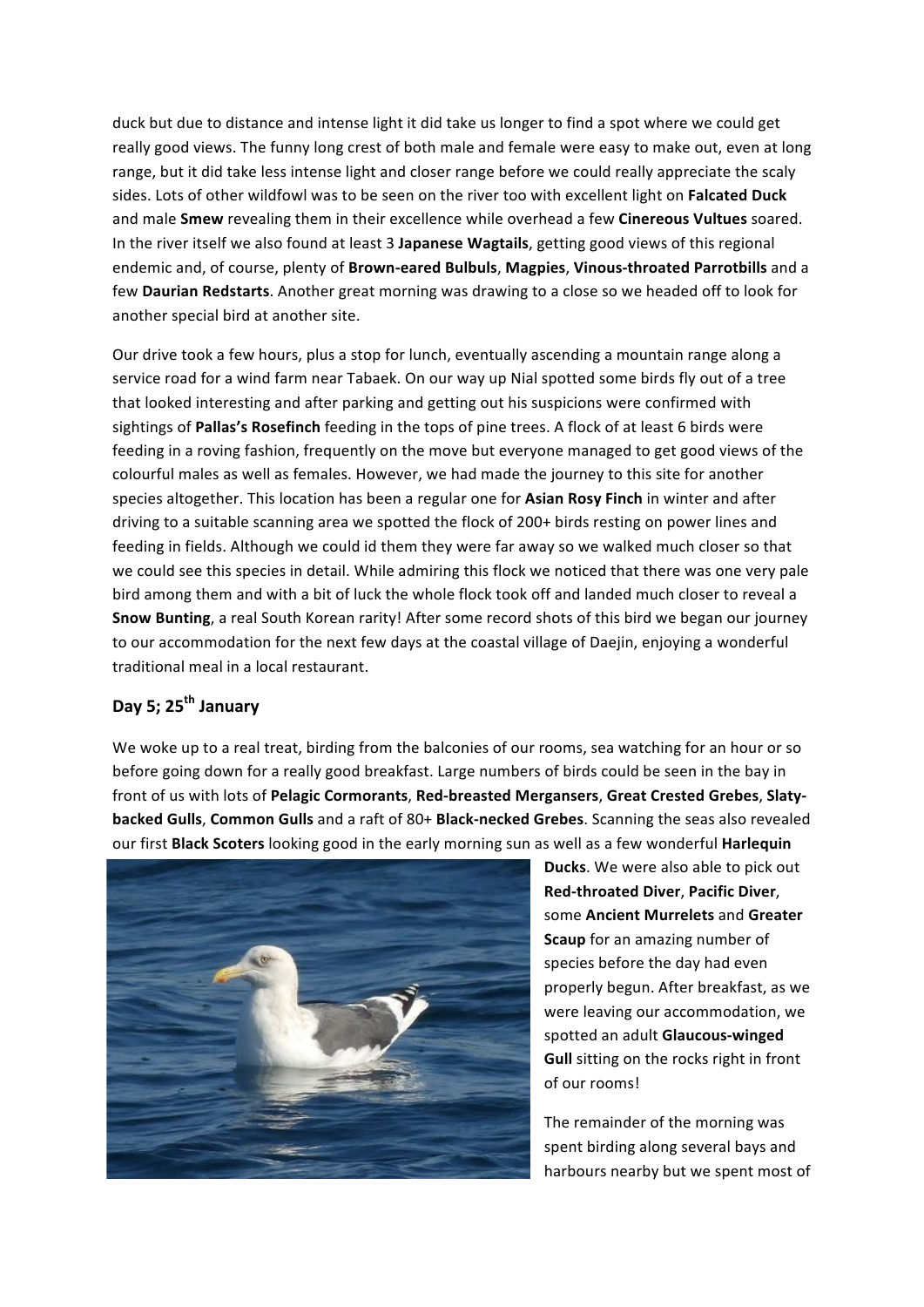our time looking through the incredible number of gulls on the beaches and on the water. Although none of us (Nial excepted) would consider ourselves gull enthusiasts everyone really enjoyed the spectacle that was created by around 50000 birds in front of us as well as trying to pick out the many species within the flock with Nial's expertise to use as reference. We were able to get very close to the flock for excellent views and get to grips with very large numbers of **Slaty-backed Gulls** in all plumages,'**Common&Gulls** of'subspecies'*heinei* and'*kamtschatschensis,0*large'numbers'of'**Vega&Gull** and **Black-tailed Gull** with a few Mongolian Gulls here and there. We were also able to pick out an obvious'**Heuglin's&(Taimyr)&Gull**,'several'**Glaucous&Gulls** of'subspecies'*pallidissimus* and'*barovianus*,' a few more Glaucous-winged Gulls of various ages and at least 2 first winter American Herring **Gulls**. Quite frankly this was a surprising highlight of the trip for all of us and a very enjoyable session of birding; you can see many photos from this gull-watching session here - East Coast Gulls, South Korea Birding. Another bird was found within this flock that Nial immediately suspected was a first winter Western Gull. Fortunately it was very close so I took many photos of this individual and on inspection of the photos it could be seen that the bird had many of the key features that should be present in a bird of this species and age. Later consultation with American gull experts confirmed the identity for another South Korean rarity.

Already an incredible day we were then to embark on something really special, a boat trip out to sea to get close up views of seabirds and to find some key *Alcid* species. Leaving the harbor there were **Black-tailed Gulls** everywhere and we had not gone far before we started to see rafts of Ancient **Murrelets**, groups of 20-30 birds diving as one in a game of "now you see us, now you don't". In fact everywhere we looked there were groups of these cute little birds. In front of the boat we could see **Pelagic&Cormorants** everywhere'and'large'numbers'of'both'**Black0throated Divers** and'**Pacific&Divers** as well as Red-throated Divers and Red-breasted Mergansers, quite frankly it was hard to know where to look there were so many birds including more **Red-necked Grebes** than I knew even existed; incredible scenes. We had not got much further before the first **Rhinoceros Auklets** were seen and our boatman expertly manoeuvred the vessel so that we got really close to these wonderful birds with good light for viewing them. Throughout the trip we saw small groups of **Black Scoter** and **White-winged Scoter**, getting really nice views of both species. Next up was a **Long-billed Murrelet** and then the search for some of the other rarer species but with all the previously mentioned birds being seen again and again. Eventually we ran into an area full of *Alcids* with **Common&Guillemot**,'**Ancient&Murrelet** and'**Rhinoceros&Auklet** all'around'and'a'few'**Spectacled& Guillemots** here and there, with many of these really close to the boat. A distant **Streaked Shearwater** was spotted and eventually we found our last target bird of this boat trip - **Brunnich's Guillemot** – enjoying 2 of these at close range to conclude our excursion, probably the birdiest boat trip one could imagine.

We spent what was left of the day scanning from the shore seeing many of the same species again, including more **Harlequin Ducks** at slightly closer range before calling it a day and having dinner at a local restaurant.

# **Day&6;&26th January**

Beginning with another nice breakfast overlooking the bay from our accommodation. Much of the morning was then spent heading south along the coast, stopping at various bays and harbours to see what we could find. The first harbour held lots of gulls including Glaucous Gull, Glaucous-winged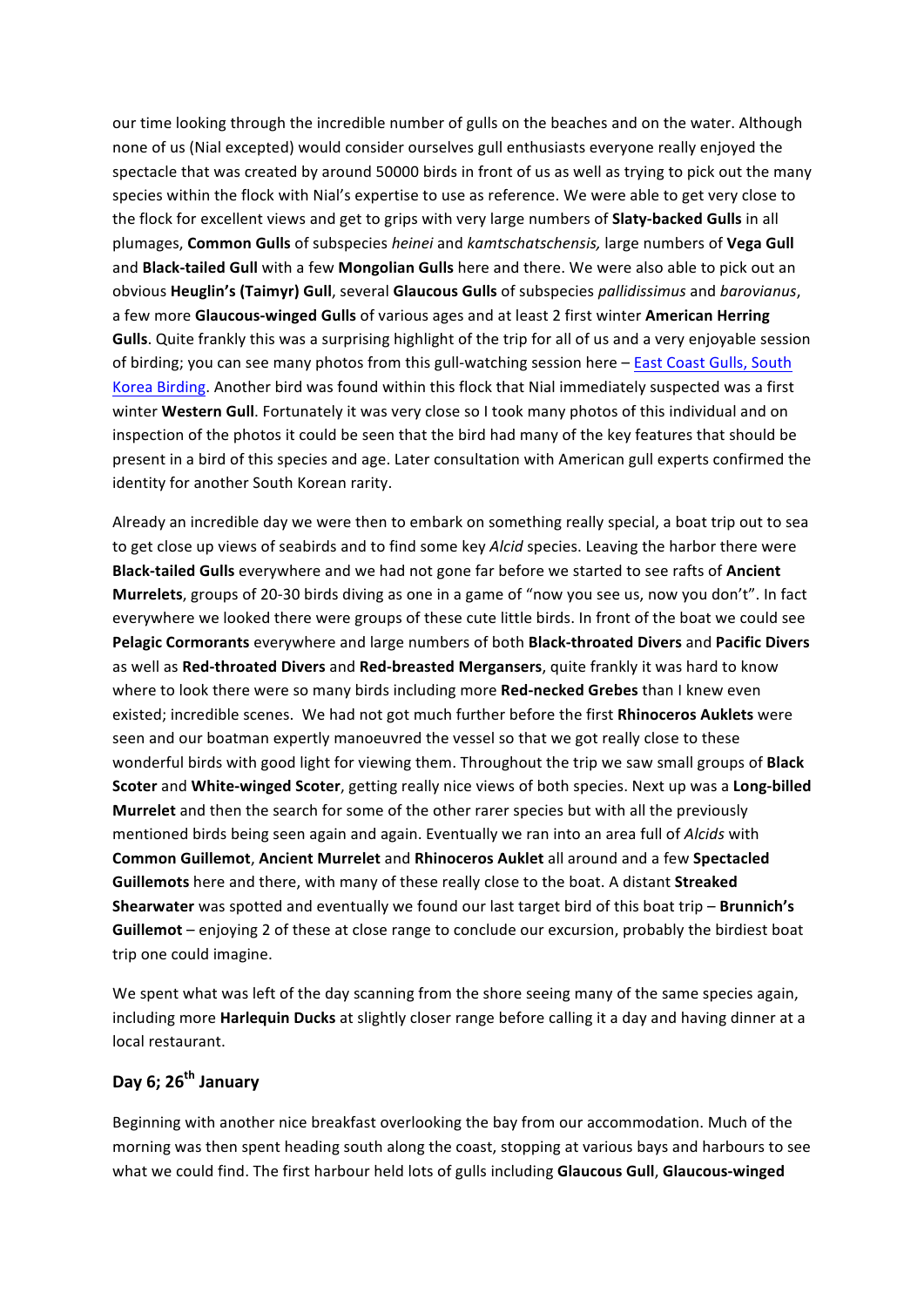Gull, Vega Gull, Slaty-backed Gull, Black-tailed Gull and around half a dozen Black-legged **Kittiwakes**.'On'the'harbour'wall'was'a'first'winter'**Blue&Rockthrush** and'a'male'**Daurian&Redstart** and' spotted in the distance was a **Slavonian Grebe**. At another bay we got our best views of **Harlequin Duck**, really enjoying these colourful birds at close range as well as **Temminck's Cormorant**, not at all easy to separate from the much commoner Great Cormorants that are abundant in South Korea, also adding **Sanderling** to the trip list.

Continuing our journey southwards we made a stop at Soreoksan National Park and spent an hour or so walking around the lowland woodland habitat close to the park gate with a spectacular backdrop



of snowy mountains. Snow flurries let us know that it was mid-winter but we were able to enjoy some amazingly close-encounters with some lovely woodland birds. Flocks here included **Long0tailed&Tit**,'**Marsh&Tit**,'**Eastern& Great Tit, Varied Tit** and incredibly approachable White-backed **Woodpecker** and **Japanese Pygmy Woodpecker** just a few feet away. Another patch of bird activity put us within a feeding group of Oriental **Greenfinches, Brambling, Browneared Bulbul** and some wonderful

views of Dusky Thrush and Daurian Redstart. This was a very enjoyable hour with superb views of all of these birds and some great photo opportunities.

Wishing to be in Busan the next day we continued driving south making a stop at Gangneung adding Long-billed Plover, Black-headed Gull and Northern Lapwing to our trip list before making the journey to Pohang, arriving quite late after taking dinner along the way.

# **Day&7;&27th January**

Although our focus was on getting to Busan for birding around the Nakdong Estuary we spent a little time along the river near Pohang. This turned out to be a good site for raptors with great views of several White-tailed Sea Eagles, Northern Goshawk, Hen Harrier and the only Eastern Imperial **Eagle** of the trip, a rare winter visitor to South Korea. Farmland here held our first White-cheeked **Starlings**, some Oriental Turtle Doves, an army of Vinous-throated Parrotbills, lots of White **Wagtails** (*lugens*) and a flyover **Buff-bellied Pipit**. After this brief interlude we continued towards Busan stopping at a junction where we noticed *Chinese Grosbeak* feeding at the roadside and then another stop where a flock of White-cheeked Starlings were gathered on an overhead wire along with 3 Red-billed Starlings.

Arriving in Busan we went straight to the promenade alongside the Nakdong Estuary as the tide was falling, setting up our 'scopes to scan the large numbers of birds. Wildfowl such **Whooper Swan**, **Eurasian Wigeon, Red-breasted Merganser, Common Shelduck, Goldeneye** and Eastern Spot-billed **Duck** were obvious, a little more distant were **Eurasian Curlew, Dunlin, Mongolian Gull, Black-tailed**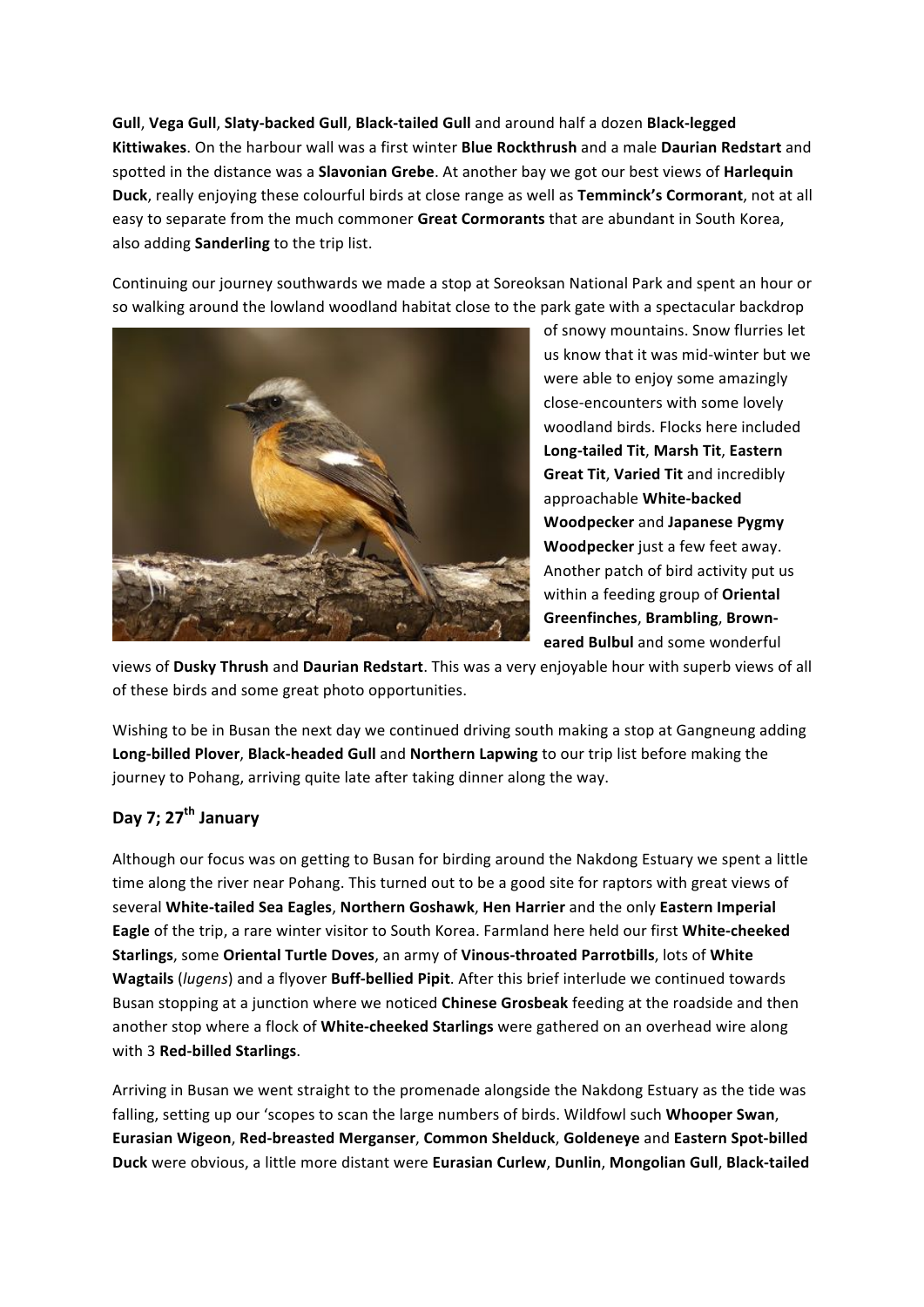Gull and Grey Plover but the birds we were after were some of Asia's rarer gulls. Scanning the closest patches of mud with the receding tide we soon found our first **Relict Gull**, soon followed by a couple more. Walking closer allowed us to get really good 'scope views of this really rare gull and we were able to watch them at length catching prey at the water's edge. We also got views of **Saunder's** Gull here, quite easy to identify although, in truth, rather too far away to enjoy properly but there would be another occasion to get close to this species later. Half a dozen **Eurasian Oystercatchers** of the'*osculans* subspecies'were'nice'additions'to'our'list'as'were'a'few'flyover'**Black&Kites** (*lineatus*)' this being the best site in South Korea for them.

With this success we had a late lunch and then a walk around a wooded park on a headland for a complete change of habitat; first, though, we were able to study a couple of **Buff-bellied Pipits** in the car park. Entering the woodland we walked slowly and quietly, listening for bird calls coming across a few Yellow-throated Buntings before Nial heard some different bunting species. We waited patiently next to a small water source in the woods and eventually some buntings came to drink and bathe including a few *personata* **Black-faced Buntings** which were followed by our first **Pale Thrush** perched close by. In the background a very no-descript bunting was spotted and for a few of us this turned out to be a female Grey Bunting although getting the whole group onto this species was to

prove impossible. Eventually the birds moved off and so did we, getting far improved views of **Pale Thrush** as we went. In a sunny spot on a rocky headland we enjoyed far warmer temperatures than we had so far experienced and a small group of foraging birds included many **Vinous**throated Parrotbills, a Yellow-bellied **Tit**, many **Eastern Great Tits** and a couple of **Japanese White-eyes** while on the coastal rocks we spotted an adult **Blue Rockthrush**. More walking around the woodland produced little



else although we heard Japanese Bush Warbler and more Grey Buntings without managing to see either. It was a short drive to our accommodation and a nice barbecue dinner.

# **Day&8;&28th January**

In the early morning we spent an hour in the woodland park making another attempt at Grey Bunting. I managed a decent view of another female but for most people there were just glimpses so with this frustration we went back to the Nakdong Estuary for improved views of Relict Gull, finding 4 birds in the same place as we had seen this species the previous day. We also found a distant Steller's Sea Eagle, sitting on a sand bar, for our second sighting of this huge beast while in vegetation next to the road Japanese White-eye and Daurian Redstart posed for photos. Moving around to the opposite side of the estuary for better light we waited for **Saunder's Gull** obtaining better views than previously but still not quite what we were after. The same shorebirds as yesterday were all seen again including larger numbers of **Eurasian Oystercatcher** and there were at least 6 flyover **Black Kites**. Some islets with reeds and trees on provided us with some interest with a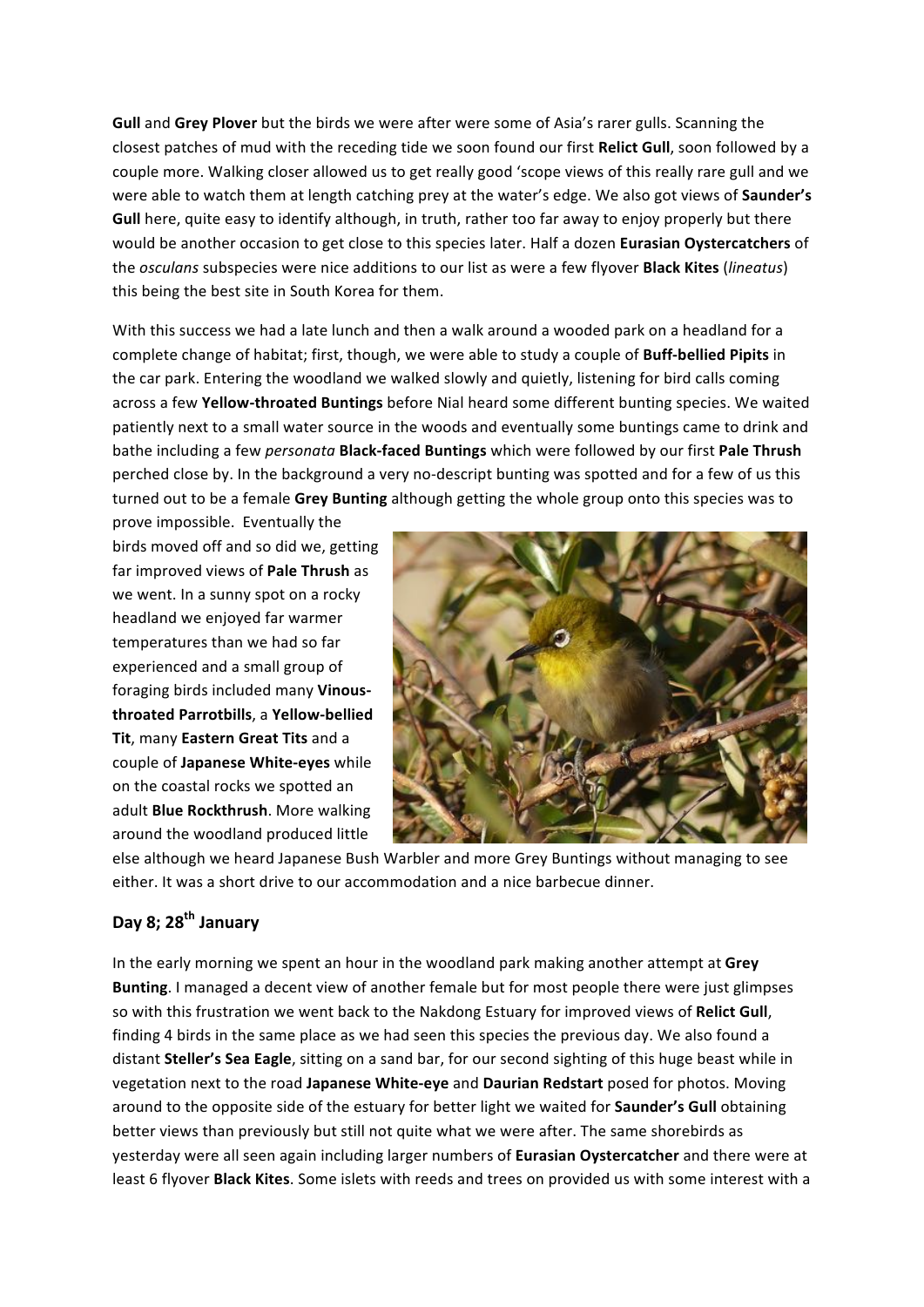**Eurasian Hoopoe** and the only Greater Spotted Eagle of the trip perched atop the trees and brief views of an Eastern Marsh Harrier. Birding the riverside park was enjoyable too with 3 very accommodating Yellow-bellied Tits allowing us to photograph them along with Olive-backed Pipit, Yellow-throated Bunting, Japanese White-eye and Eastern Great Tit.

After this we were on the road again and holiday traffic made us glad that we were only traveling a short distance to Junam reservoir where we were to enjoy one of the loveliest afternoons of birding. The reservoir is large and shallow and surrounded by farmland and woodland patches making it a real magnet for a wide variety of birds and we probably recorded our largest day total here. On arrival it was hard to know what to look at first, the Naumann's Thrush on top of a tree? The White**naped Cranes** feeding at the back of the lake? The large numbers of ducks of many species? The flocks of **Eurasian Spoonbills** perhaps? Well, in fact pride of place went to the 3 **Swan Geese** feeding among'the'cranes,'**Tundra** and'**Taiga&Bean&Geese**.'If'you'like'raptors'then'**Hen&Harrier**,'**Northern& Goshawk, White-bellied Sea Eagle, Cinereous Vulture and Eurasian Sparrowhawk were on offer but** 



a flock of 50+ Dusky Thrushes which we were able to observe at close quarters in perfect light were one of the highlights. Among the commoner species that were in abundance we also found **White-backed Woodpecker** foraging on the ground alongside **Eurasian Hoopoe** and the first of several Grey-faced **Woodpeckers** of the afternoon. What else? Well, we got close to a smart **Bull-headed Shrike**, more Japanese Pygmy Woodpeckers, White-cheeked **Starlings** and the only **Common** 

Moorhen of the tour although the close up views of **Falcated Duck** at the same time rather outshone this familiar bird. It is hard to use enough superlatives for this wonderful afternoon of birding that we all enjoyed immensely, however, all good thigs come to an end and we began our fairly long drive to our accommodation and an interesting meal.

# **Day&9;&29th January**

After yet another fantastic day it looked like our luck had begun to run out with rain for the morning, however, this was to be yet another incredible birding session despite the weather. The 30 minute journey to Suncheon Bay was rainy and we had to put up with wet weather for the first hour or so but that did not stop us from getting point blank views of **Hooded Crane** as soon as we arrived. Finding a place to shelter from the light rain we were able to scan a large flock of Hooded Cranes and pick out at least 1 Common Crane with them. A large flock of geese included Tundra Bean Goose, **Taiga Bean Goose** and Greater White-fronted Goose and surprisingly at least 3 Swan Geese much closer'than'yesterday's'birds'– wonderful.'Raptors'were'well'represented'here'too'with'a'**Peregrine**,' a fantastic Rough-legged Buzzard perched on a post and a few Hen Harriers including a lovely adult male. Several **Eastern Buzzards** were loafing in the fields and then a long-winged, large buzzard flew in which landed for us to get decent views of Upland Buzzard; quite a collection of raptors here. A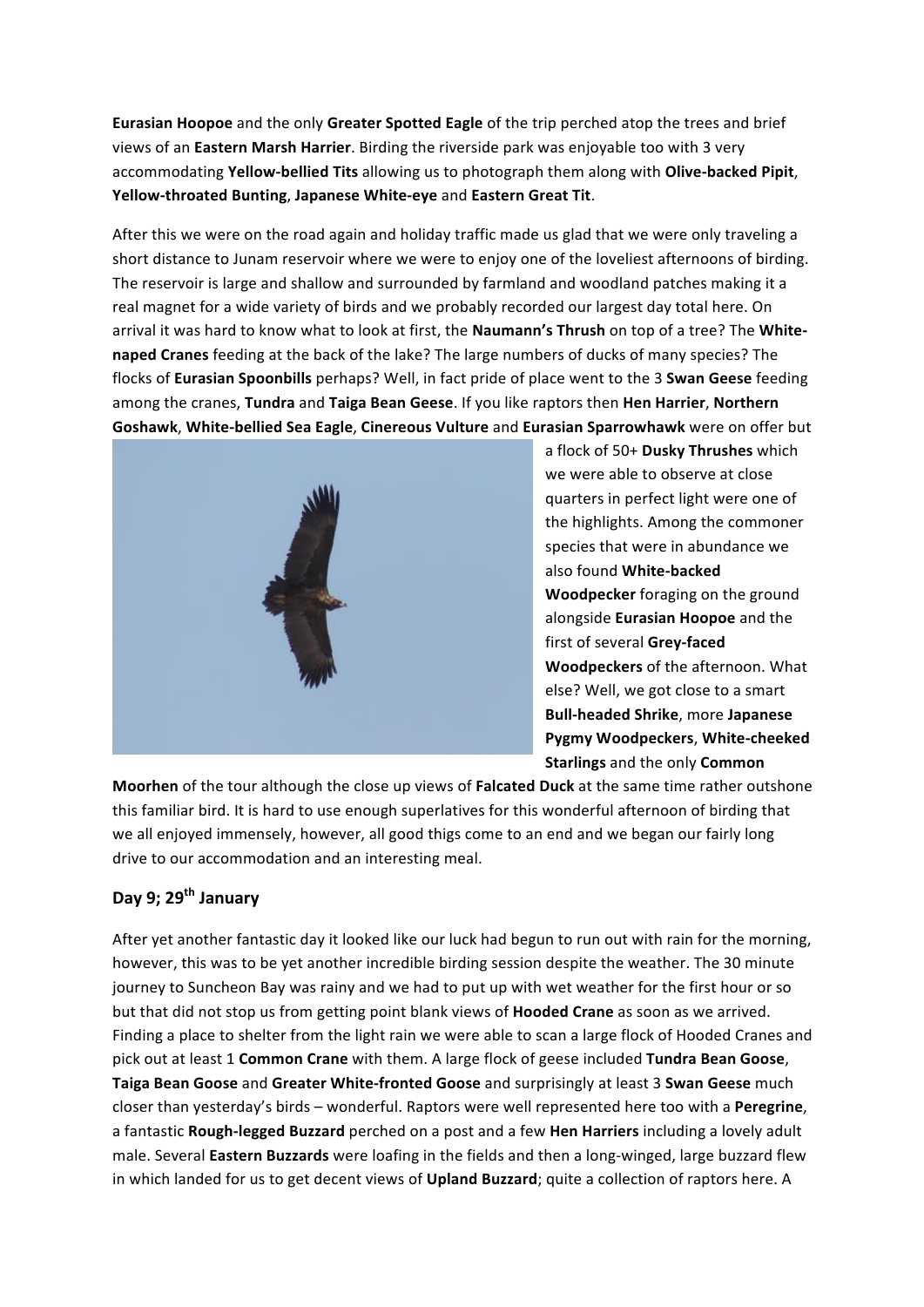few Buff-bellied Pipits were in the fields and in some nearby trees a flock of Azure-winged Magpies gave themselves away with their noise. Well, already it had been a good morning but there was plenty more to come. A local birder told Nial that there were a few **Sandhill Cranes** in the area and within'half an hour he had phoned us to tell us he had found them so a quick drive round the farm tracks got us into place for us to get really great views of three individuals of this species. Another short drive around the farm trails and we flushed a **Brown-cheeked Rail**, but only seen briefly by a couple of us but then another fantastic bird as Nial spotted a pair of Lesser White-fronted Geese, the closest individuals of a large flock of geese making it easy for us!

With so many good birds at every stop it seemed incredible that we could improve on this but we decided to ride our luck and walk along some reedy creeks to look for different kinds of birds. The expected'flock'of'**Eurasian&Spoonbills** was along'here'as'well'as'**Common&Teal**,'**Mallard**,'**Goosander&** and several other ducks. As the tide receded it left muddy edges to the creek where we found a couple of **Common Sandpipers** and a nice Long-billed Plover, close enough to get really familiar with. As we got right into the reeds we came across some feeding activity with a few *extremiorientis* **Black-faced Buntings**, several Common Reed Buntings and 2-3 lovely Chinese Penduline Tits doing what they are supposed to do, feeding on reed heads. What an incredible morning, in fact we had been enjoying it so much that lunchtime was rather late indeed and delayed even further by our third subspecies of **Black-faced Bunting**, *spodocephala*, on our way back to the car.

After refueling both the vehicle and ourselves we were back on the road hoping to end the day with something very special indeed. As we closed in on our destination a large flock of Lapland Buntings was seen in flight but we did not really have time to hunt them down and so we arrived at the edge

of a large lake which was covered in **Baikal Teal**, something in the region of half a million birds, most of the world's population! This was quite an incredible sight as parts of the flock took off and roved around before rejoining the main flock on the water. As the group watched this spectacle at length I took a short walk down the road seeing large numbers of **Dusky Thrush**, a group of Azure**winged Magpies, Brambling** and **Rustic Buntings**. Back with the



group the Baikal Teal were still performing as we left to head to our motel.

# **Day&10;&30th January**

So far every day of the trip had provided us with really excellent birding and some wonderful moments and species but quite frankly we were running out of achievable targets with which to illuminate the remaining two days. However, a trip out into farmland around the Geum Estuary took us'past'several'flocks'of'**Rook** each'of'which'contained'a'couple'of'**Daurian&Jackdaws**.'In'the'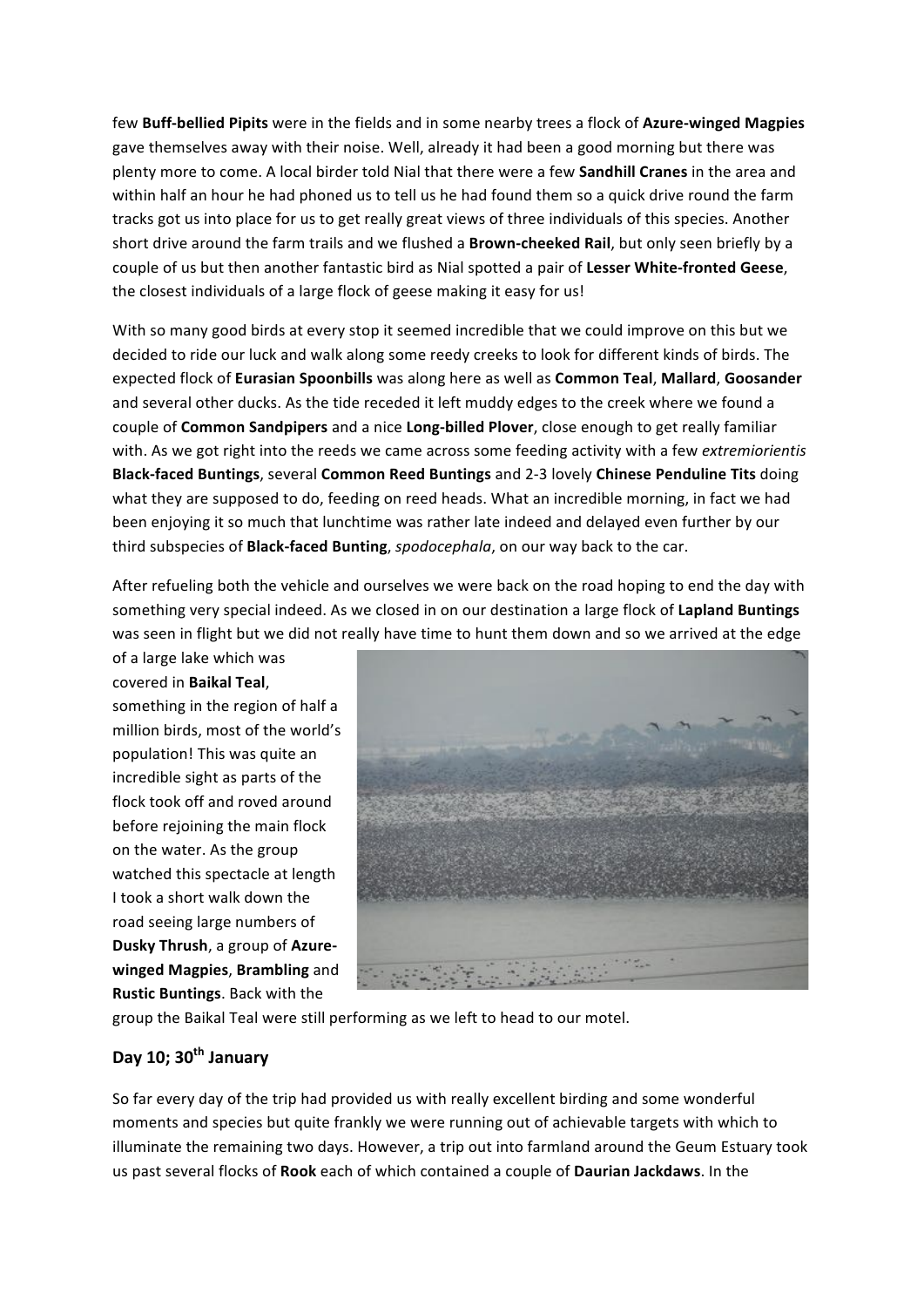farmland'several'**Cinereous&Vultures** were'sitting'in'fields'and'then'our'main'target;'**Oriental&Stork**.'

Six individuals of this endangered species were walking around in the field quite close to us and we were fortunate enough that their foraging took them closer to us before they eventually flew away when a local, going about their business, walked close enough to spook them. Much of the remainder of the morning was spent looking for Black-faced Spoonbill. It was a bird we were not really expecting to find as very few



remain in this area in mid-winter and although we saw some Eurasian Spoonbills we did not find any Black-faced. Hen Harrier, Tundra and Taiga Bean Goose, Mongolian Gull, Ring-necked Pheasant, **Buff-bellied Pipit** and another **Upland Buzzard** were species we got good views of and one short roadside stop revealed a brief sighting of Red-flanked Bluetail, Pale Thrush as well as a flock of **Azure-winged Magpies.** 

The afternoon required a drive north of Gunsan to a small bay/harbour where we arrived in time to see a large flock of **Saunder's Gulls** resting on the water very close to the harbour; finally we got the type of views we were hoping for, excellent. A lot of **Black-tailed, Common, Vega** and Heuglin's **Gulls** were also here but a walk around the headland in search of Tristram's Bunting only turned up Rustic Bunting, Olive-backed Pipit, Oriental Greenfinch and Eastern Great Tit, although when Malcolm and I went back to the vehicle to warm up we found a flock of more than a dozen Light**vented Bulbuls**. Well, that was it for the day except for a **Eurasian Woodcock** that flew alongside the car for some way as we headed back to our accommodation and dinner.

# **Day&11;&31st January**

Having seen so many of the birds we were looking for there was one very obvious omission – Pallas's Reed Bunting. Although we had brief views they were hardly satisfying so we took ourselves to the reclamation lakes and farmland at Seosan where there are decent amounts of riparian habitat along a canalized river. With some nice sunshine on our backs we were able to set up our 'scopes on the banks and enjoy a nice morning of birding here. Huge numbers of Oriental Turtle Dove greeted us and there was a large flock of 80+ **Eurasian Spoonbills** too. With six pairs of eyes it did not take long before we had found an area full of buntings and we were able to view lots of Rustic, Yellow**throated** and'**Common&Reed&Buntings** with'smaller'numbers'of'**Black0faced&Bunting**,'**Little&Bunting** and Pallas's Reed Bunting. Finally everyone got really good views of this cute little bird as well as more sightings of Chinese Penduline Tits. A couple of **Bull-headed Shrikes** were nice but less expected was a **Dusky Warbler** heard calling and then seen in the reeds, amazing to still be adding birds to the list at this late stage of the trip. The profusion of birds here was lovely to see for our last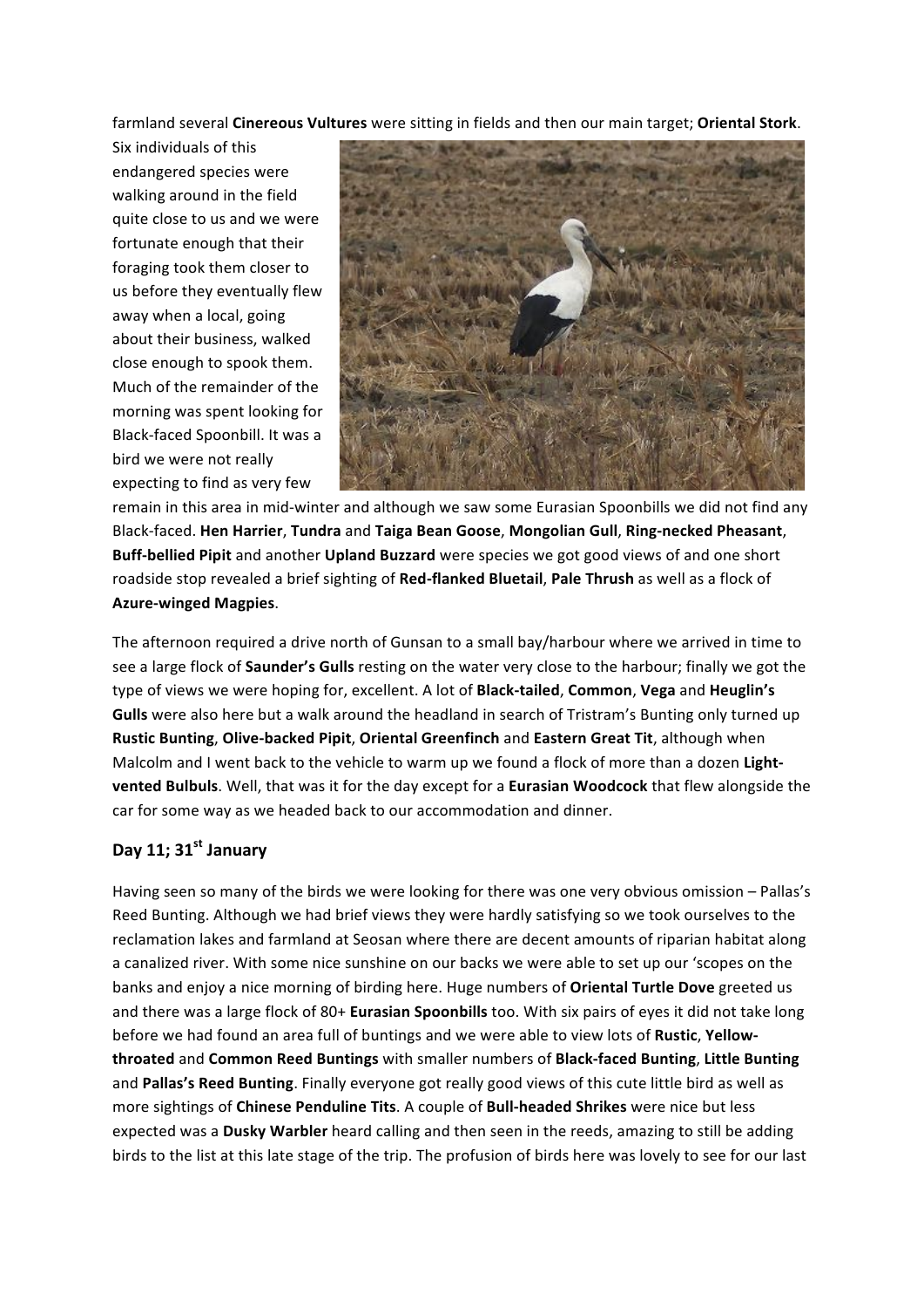morning and there was a bit of everything for us here, raptors, wildfowl, egrets, passerines and even a few gulls, very pleasant birding indeed.

With all our targets achieved we decided to go back and take another look at **Steller's Sea Eagle** at the first site that we found it, the Han River at Paldang which was only a small detour on a drive towards Incheon Airport. On arrival we had a few hours of daylight left but scanning the river revealed several distant White-tailed Sea Eagles but no Steller's. Well we instead enjoyed birding



along the river seeing most of the species of wildfowl that we had seen here previously and all the common passerines that we had grown familiar with throughout the trip. In a quiet area under a large bridge we found a **Japanese Wagtail** which flew across to the other side for rather distant views and a couple of attractive Meadow **Buntings** feeding on fallen grass seeds along the edge of the rocks. Time was now really running out so we headed back

to the vehicle pausing to photograph a White-tailed Sea Eagle sitting in a tree above our heads when we all noticed another eagle flying along the river – a juvenile Steller's Sea Eagle in flight heading to a roost site in the mountains, what a fantastic way to end. All that was left now was to drive to our hotel near the airport and enjoy our last dinner together, a few drinks and a chat about the wonderful birding we had experienced in our eleven days in South Korea before flying home the next day.

Nick'Upton.

# **SYSTEMATIC LIST - SOUTH KOREA JANUARY 2017**

#### **ANSERIFORMES: Anatidae**

Swan Goose *Anser cygnoides* **Anser Cygnoides** Taiga Bean Goose *Anser fabalis middendorffii* Tundra Bean Goose *Anser serrirostris serrirostris* Greater White-fronted Goose **Anser albifrons frontalis** *Anser albifrons frontalis* Lesser White-fronted Goose Anas erythropus Tundra (Bewick's) Swan *Cygnus columbianus bewickii* Whooper Swan *Cygnus cygnus* **Common Shelduck**  Tadorna tadorna Mandarin Duck **Aix** galericulata Gadwall **Anas** strepera strepera

Falcated Duck **Anas** falcate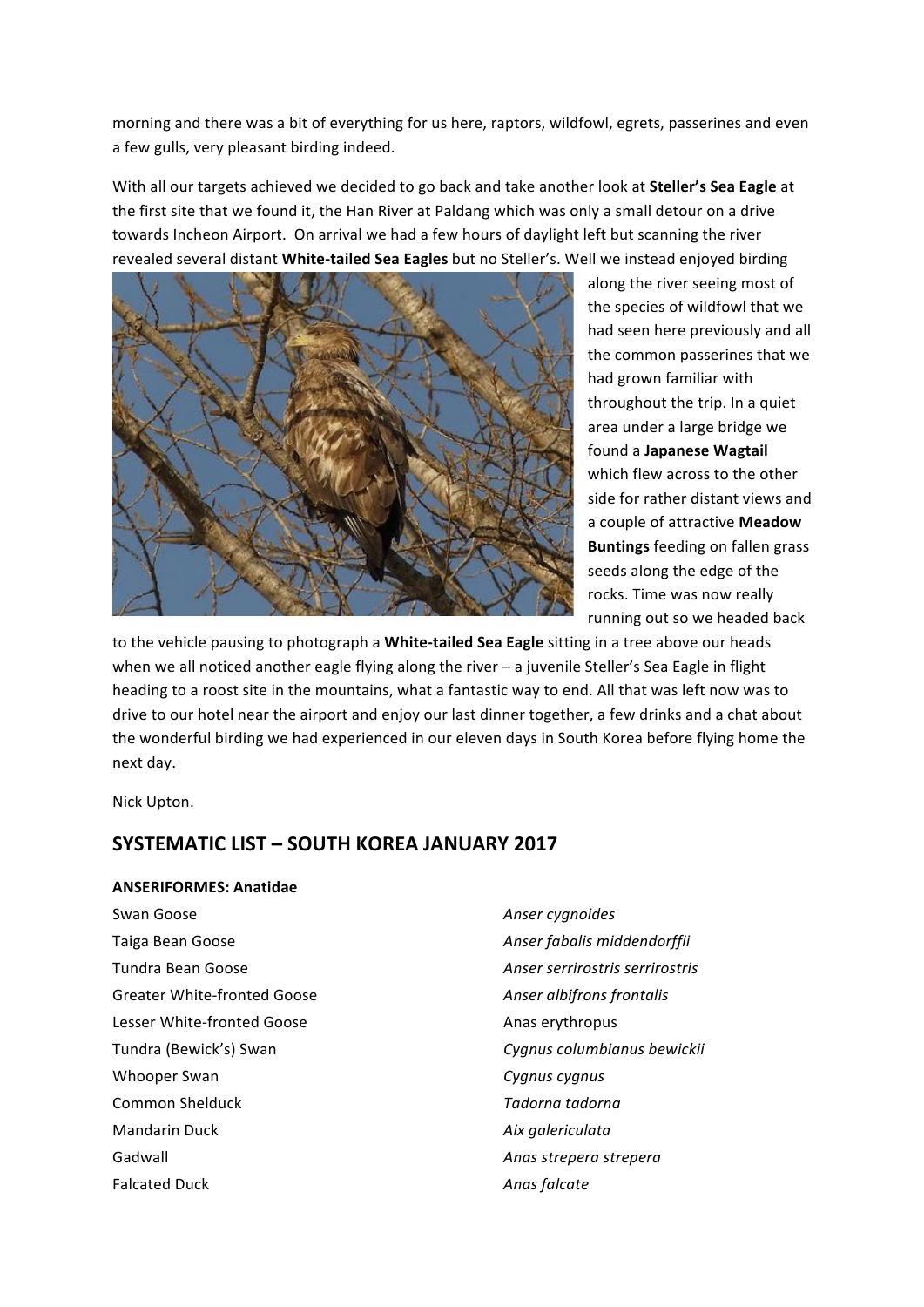Eurasian Wigeon **Anas** *Anas penelope* Eastern Spot-billed Duck **Anaszonorhyncha** Northern Shoveler **Anas** clypeata Northern Pintail **Anas** acuta Baikal Teal **Anas** formosa Eurasian Teal **Anas** *Crecca* **Anas** *Crecca* **Anas** *Crecca* Common Pochard **Aythya** ferina Tufted Duck *Aythya fuliqula* Greater Scaup *Aythya marila nearctica* Harlequin Duck **Histrionicus** *Histrionicus histrionicus* Black Scoter *Melanitta americana* Smew **Mergellus** albellus Red-breasted Merganser *Mergus serrator* Scaly-sided Merganser *Mergus squamatus* 

#### **GALLIFORMES: Phasianidae**

#### **GAVIiFORMES:&Gaviidae**

Red-throated Diver **Gavia** Stellata Pacific Diver **Carried Contract Contract Carried Cavia** pacifica

## **PROCELLARIIFORMES: Procellariidae**

## **PODICEPEDIFORMES: Podicepedidae**

Horned (Slavonian) Grebe *Podiceps auritus auritus* 

# **CICONIIFORMES: Ciconiidae** Oriental Stork **Ciconia** boyciana

Mallard *Anas platyrhynchos platyrhynchos* Stejneger's Scoter *Melanitta deglandi stejnegeri* Common Goldeneye *Bucephala clangula clangula* Goosander **Mergus** *Mergus merganser orientalis Mergus merganser orientalis* 

Common Pheasant *Phasianus colchicus karpowi* Hazel'Grouse *Tetrastes0bonasia0amurensis*

Black-throated Diver **Gavia** Gavia arctica viridigularis

## Streaked Shearwater *Calonectris leucomelas*

Little Grebe *Tachybaptus ruficollis poggei* Red-necked Grebe *Podiceps grisegena holbollii* Great Crested Grebe *Podiceps cristatus cristatus* Black-necked Grebe *Podiceps nigricollis nigricollis*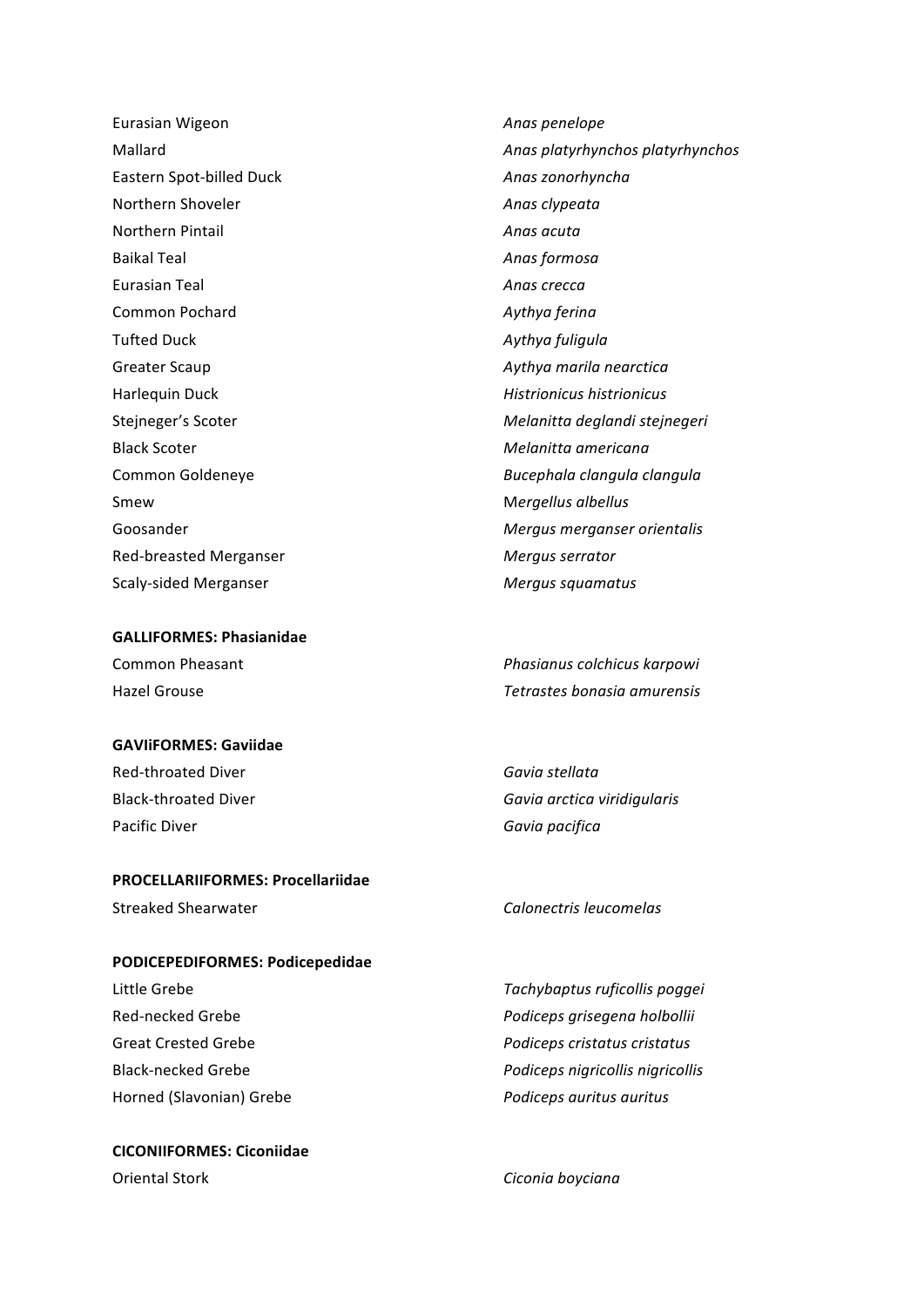## **PELECANIFORMES: Threskiornithidae**

## **PELECANIFORMES: Ardeidae**

## **SULIFORMES: Phalacrocoracidae**

| Pelagic Cormorant    | Phalacrocorax pelagicus      |
|----------------------|------------------------------|
| Great Cormorant      | Phalacrocorax carbo sinensis |
| Temminck's Cormorant | Phalacrocorax capillatus     |

## **ACCIPITRIFORMES: Pandionidae**

Western Osprey *Pandion haliaetus Pandion haliaetus* 

#### **ACCIPITRIFORMES:&Accipitridae**

Cinereous Vulture **Aegypius** monarchus Eurasian Sparrowhawk *Accipiter nisus nisosimilis* Eastern Marsh Harrier **Circus** spilonotus Hen Harrier *Circus cyaneus* Black Kite *Milvus migrans lineatus* Steller's Sea Eagle **Haliaeetus** *Haliaeetus pelagicus* Upland Buzzard **Buteo** hemilasius Rough-legged Buzzard **Butes Buteo** *Buteo lagopus menzbieri* Eastern Imperial Eagle **Access 2018** Aquila heliaca Greater Spotted Eagle **Clanga** Clanga clanga

#### **GRUIFORMES: Rallidae**

Eurasian Coot **Fulica** atra $I$ ran'ilaa ku maana atra-Common Moorhen **Gallinula** chloropus chloropus Brown-cheeked (Eastern Water) Rail **Rail Rallus** indicus

# **GRUIFORMES:&Gruidae** White-naped Crane **Grusding Crane** *Grus vipio* Red-crowned Crane *Grussen Crussen Crussen Crussen Crussen* Grussen

Northern Goshawk *Accipiter gentilis schvedowi* White-tailed Eagle **Mathematics** *Haliaeetus albicilla albicilla* Eastern Buzzard **Buteo** *Buteo japonicus japonicus* 

Eurasian Spoonbill *Platalea leucorodia leucorodia* 

Grey Heron *Ardea cinerea jouyi Ardea cinerea jouyi* Great Egret **Ardea** alba alba Little Egret *Egretta garzetta*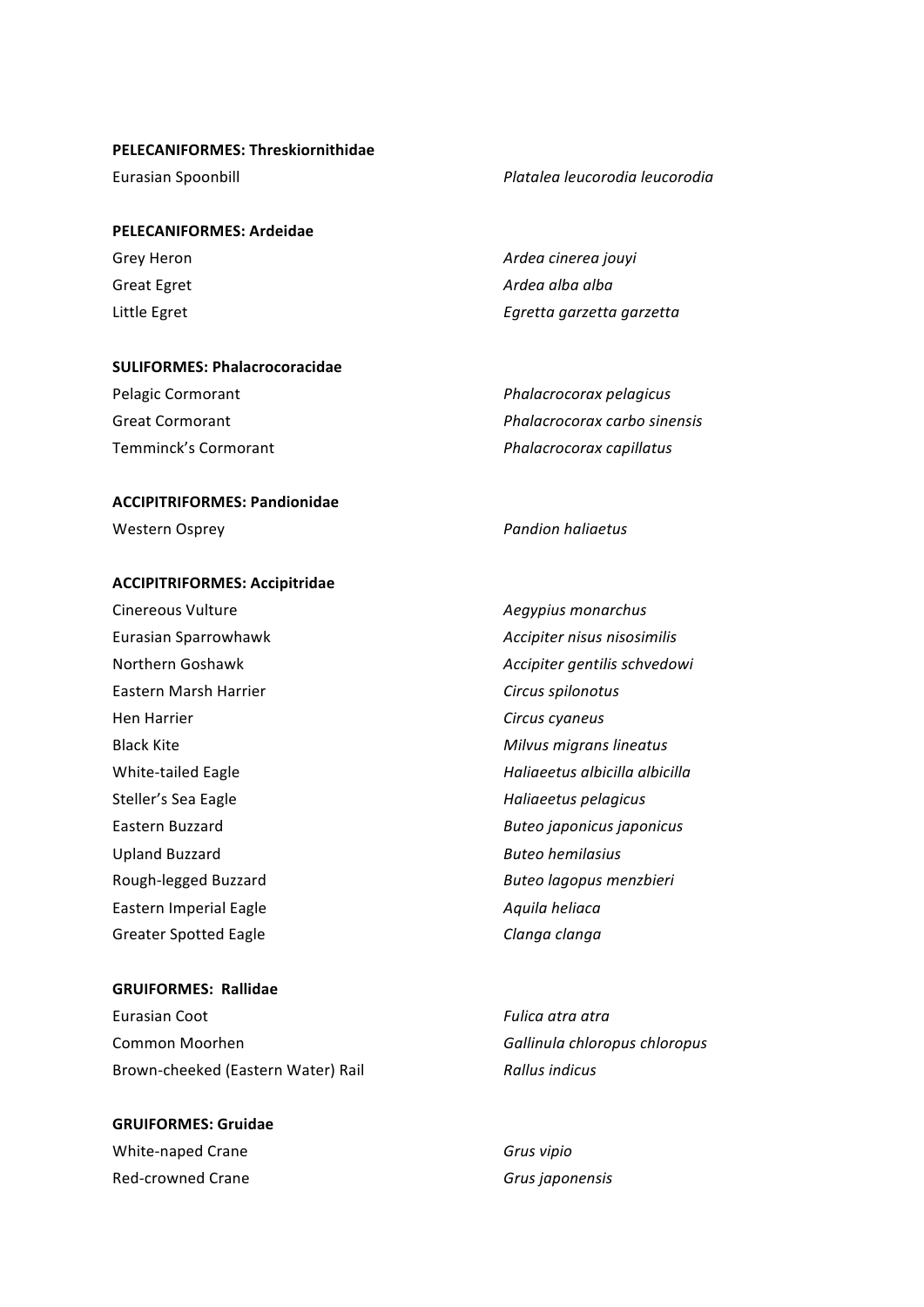**Common Crane Gruss**  $G$ rus  $G$ rus  $G$ rus  $G$ rus Hooded Crane **Grussell Crane** *Grus monacha* 

#### **CHARADRIIFORMES: Haematopodidae**

Eurasian (Far Eastern) Oystercatcher *Haematopus ostralegus osculans* 

#### **CHARADRIIFORMES: Charadridae**

Northern Lapwing **Vanellus** Vanellus vanellus

#### **CHARADRIIFORMES: Scolopacidae**

Eurasian Woodcock **Scolopax** rusticola Green Sandpiper *Tringa ochropus* Common Sandpiper *Actitis hypoleucos Actitis hypoleucos* Sanderling **Calidris** alba rubida Dunlin *Calidris alpina* 

#### **CHARADRIIFORMES: Laridae**

Black-legged Kittiwake *Rissa tridactyla pollicaris Rissa tridactyla pollicaris* Saunders's Gull **Chroicocephalus saundersi** Relict Gull **Ichthyaetus** relictus **Black-tailed Gull** *Larus crassirostris* **Common Gull** *Larus canus heinei Larus canus heinei* Glaucous-winged Gull **Community Larus** *Larus glaucescens* Vega Gull **Vega** Cull **Canadian Control Culture Control Culture Culture Culture Culture Culture Culture Culture Culture Culture Culture Culture Culture Culture Culture Culture Culture Culture Culture Culture Culture Cultur** Mongolian Gull<sup>'</sup> **Mongolicus** *Larus mongolicus* Slaty-backed Gull **Call 2008** Carrier Carrier Larus schistigus Heuglin's Gull *Larus heuglini taimyrensis* American Herring Gull **American** Herring Gull **Larus** smithsonianus Western Gull **Contract Contract Contract Contract Contract Contract Contract Contract Contract Contract Contract Contract Contract Contract Contract Contract Contract Contract Contract Contract Contract Contract Contract C** 

Sandhill Crane **Grussell Crane** *Grus canadensis canadensis* 

Grey Plover *Pluvailis squatarola squatarola* Long-billed Plover **Charadrius** *Charadrius placidus* 

Solitary Snipe **Gallinago** solitaria japonica Eurasian Curlew *Numenius arquata orientalis* 

Black-headed Gull **Chroicocephalus** ridibundus Common Gull **Common's Common Gull Common Gull Common Common Common Common Common Common Common Common Common Common Common Common Common Common Common Common Common Common Common Common Common Common Common Common Common C** Glaucous Gull **Communist Communist Communist Communist Communist Communist Communist Communist Communist Communist Communist Communist Communist Communist Communist Communist Communist Communist Communist Communist Communi** Glaucous Gull **Community Community Community Community** Larus hyperboreus barrovianus

#### **CHARADRIIFORMES:&Alcidae**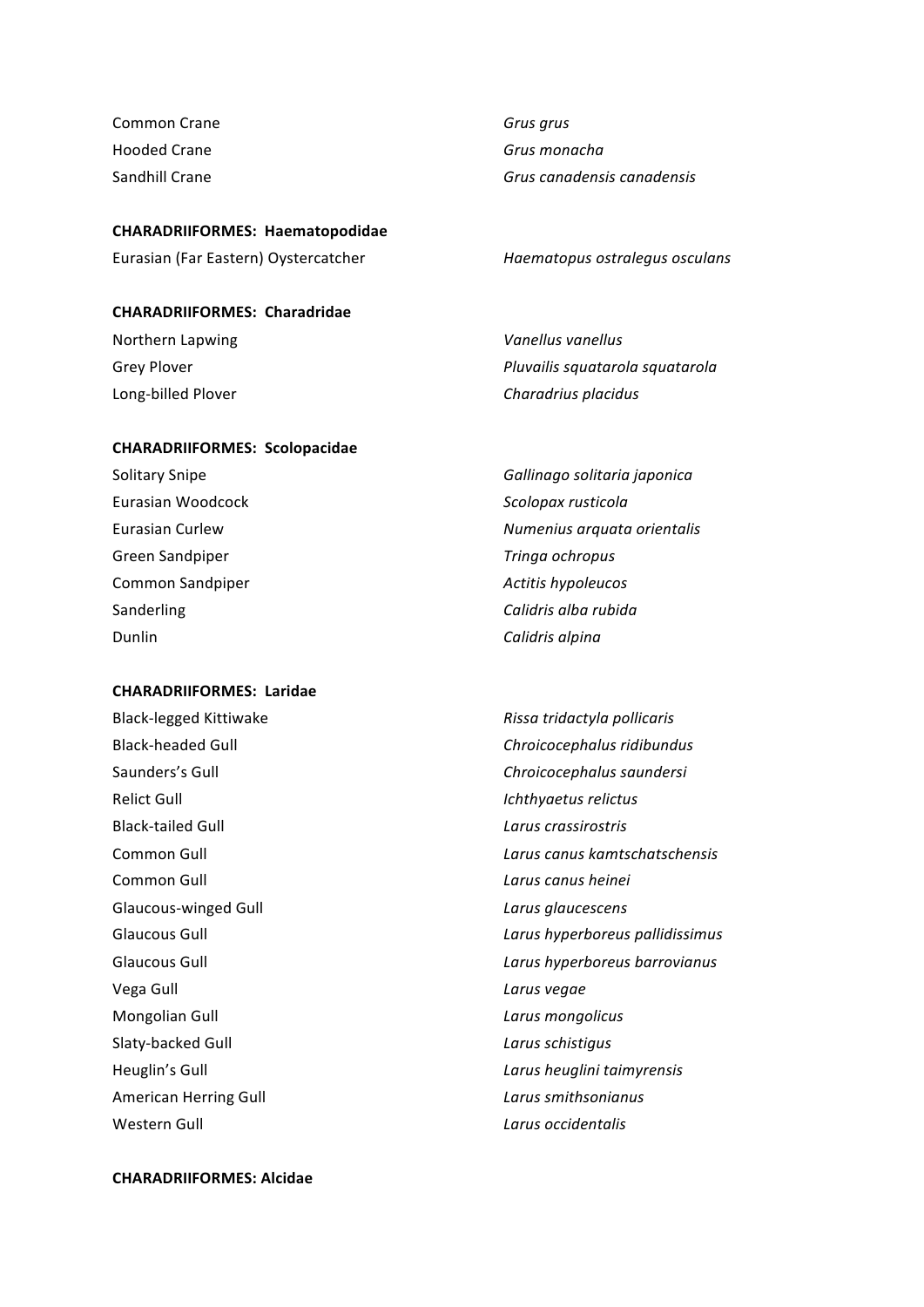| <b>Brunnich's Guillemot</b> | Uria lomvia arra                   |
|-----------------------------|------------------------------------|
| Common Guillemot            | Uria aalge inornata                |
| Spectacled Guillemot        | Cepphus carbo                      |
| Long-billed Murrelet        | Brachyramphus perdix               |
| Ancient Murrelet            | Synthliboramphus antiquus antiquus |
| Rhinoceros Auklet           | Cerorhinca monocerata              |

**COLUMBIFORMES: Columbidae** 

Feral Pigeon **Columba** livia

**STRIGIFORMES: Strigidae** Eurasian Eagle Owl **Bubo** Bubo bubo kiautschensis

**CORACIIFORMES: Alcedinidae** 

**BUCERITOFORMES: Bucerotidae** Eurasian Hoopoe *Upupa epops epops* 

## **PICIFORMES: Picidae**

Japanese Pygmy Woodpecker **Dendrocopos** kizuki nippon Grey-headed Woodpecker *Picus canus jessoensis* 

**FALCONIFORMES: Falconidae** 

**PASSERIFORMES: Lanidae** 

**PASSERIFORMES: Corvidae** Eurasian Magpie *Pica pica sericea* Daurian Jackdaw **Coloeus** dauuricus

Oriental Turtle Dove *Streptopelia orientalis orientalis* 

Common Kingfisher *Alcedo atthis bengalensis* 

White-backed Woodpecker **business and Dendrocopos leucotos** leucotos Great Spotted Woodpecker **Dendrocopos** *Dendrocopos major japonicus* 

Common Kestrel **Falco** *Falco tinnunculus interstinctus* Peregrine Falcon **Falcon Falcon** *Falco peregrinus japonensis* Merlin *Falco columbarius pacificus* 

Bull-headed Shrike *Lanius bucephalus Lanius bucephalus* Chinese Grey Shrike *Lanius sphenocercus sphenocercus* 

Eurasian Jay **Garrulus** *Garrulus qlandarius brandtii* Azure-winged Magpie *Cyanopica cyanus koreensis*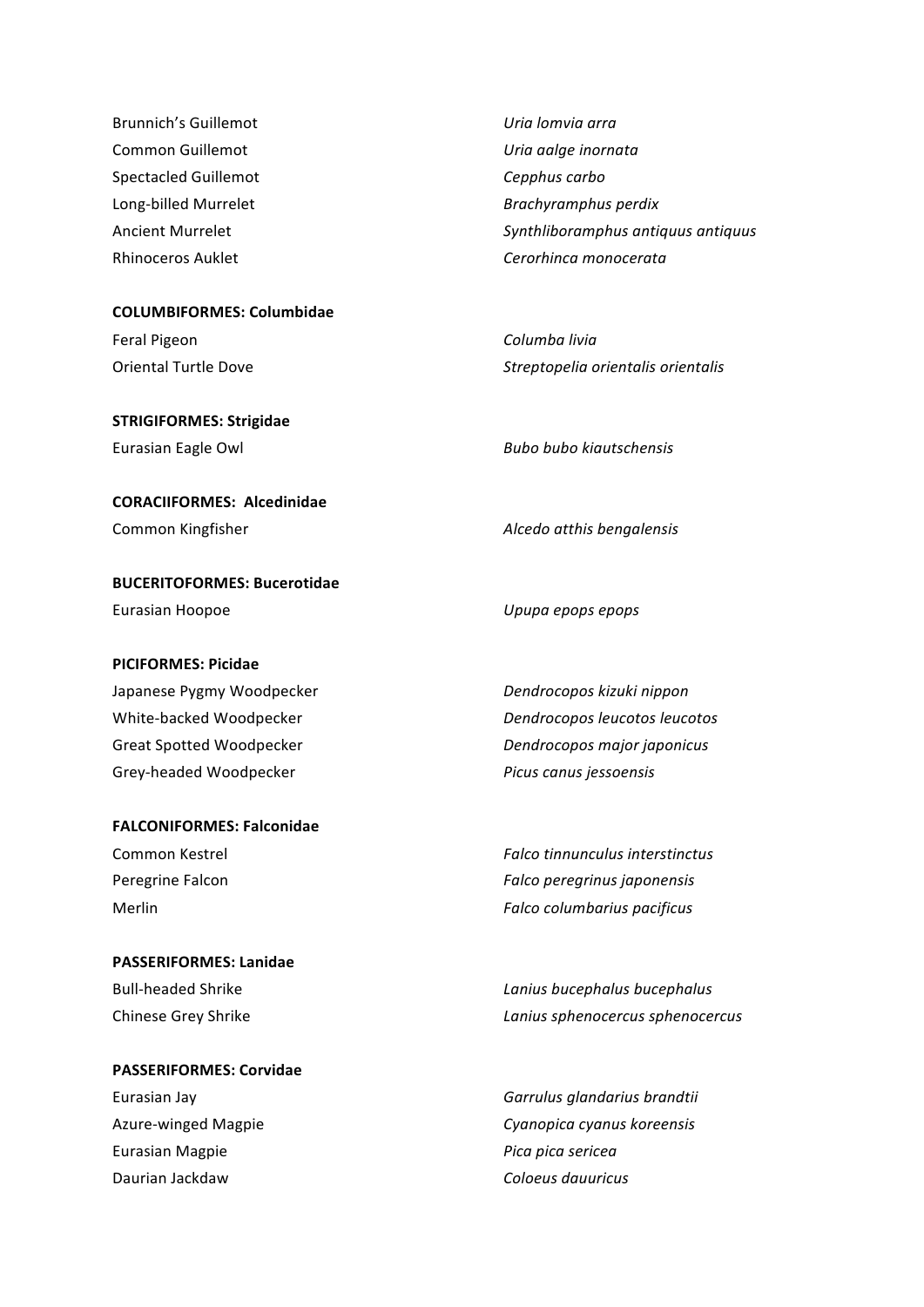Rook *Corvus frugilegus pastinator* Large-billed Crow **Corvus** macrorhynchos mandshuricus

| <b>PASSERIFORMES: Paridae</b> |                             |
|-------------------------------|-----------------------------|
| Coal Tit                      | Periparus ater ater         |
| Varied Tit                    | Sittiparus varius varius    |
| Marsh Tit                     | Poecile palustris hellmayri |
| Eastern Great Tit             | Parus minor minor           |
| Yellow-bellied Tit            | Pardaliparus venustulus     |
| Chinese Penduline Tit         | Remiz consobrinus           |

## **PASSERIFORMES: Alaudidae**

Far Eastern (Japanese) Skylark *Alauda japonica intermedia* 

## **PASSERIFORMES: Pycnonotidae**

**PASSERIFORMES: Aegithalidae** Long-tailed Tit **Austin Construction Construction** Aegithalos caudatus magnus

**PASSERIFORMES: Phylloscopidae** Dusky Warbler *Phylloscopus fuscatus* 

**PASSERIFORMES: Syliviidae** 

PASSERIFORMES: Zosteropidae

**PASSERIFORMES: Regulidae** Goldcrest **Goldcrest** *Regulus regulus japonensis* 

**PASSERIFORMES: Troglodytidae** 

**PASSERIFORMES: Sittidae** Eurasian Nuthatch **Sitta** europaea amurensis

**PASSERIFORMES: Sturnidae** 

Light-vented Bulbul *Pycnonotus sinensis Pycnonotus sinensis* Brown-eared Bulbul **Brown-eared Bulbul Hypsipetes** amaurotis amaurotis

Vinous-throated Parrotbill **Mateursity in the Sinosuthora webbiana fulvicauda** 

Japanese White-eye *Zosterops japonicus Zosterops japonicus* 

Eurasian Wren *Troglodytes troglodytes dauricus*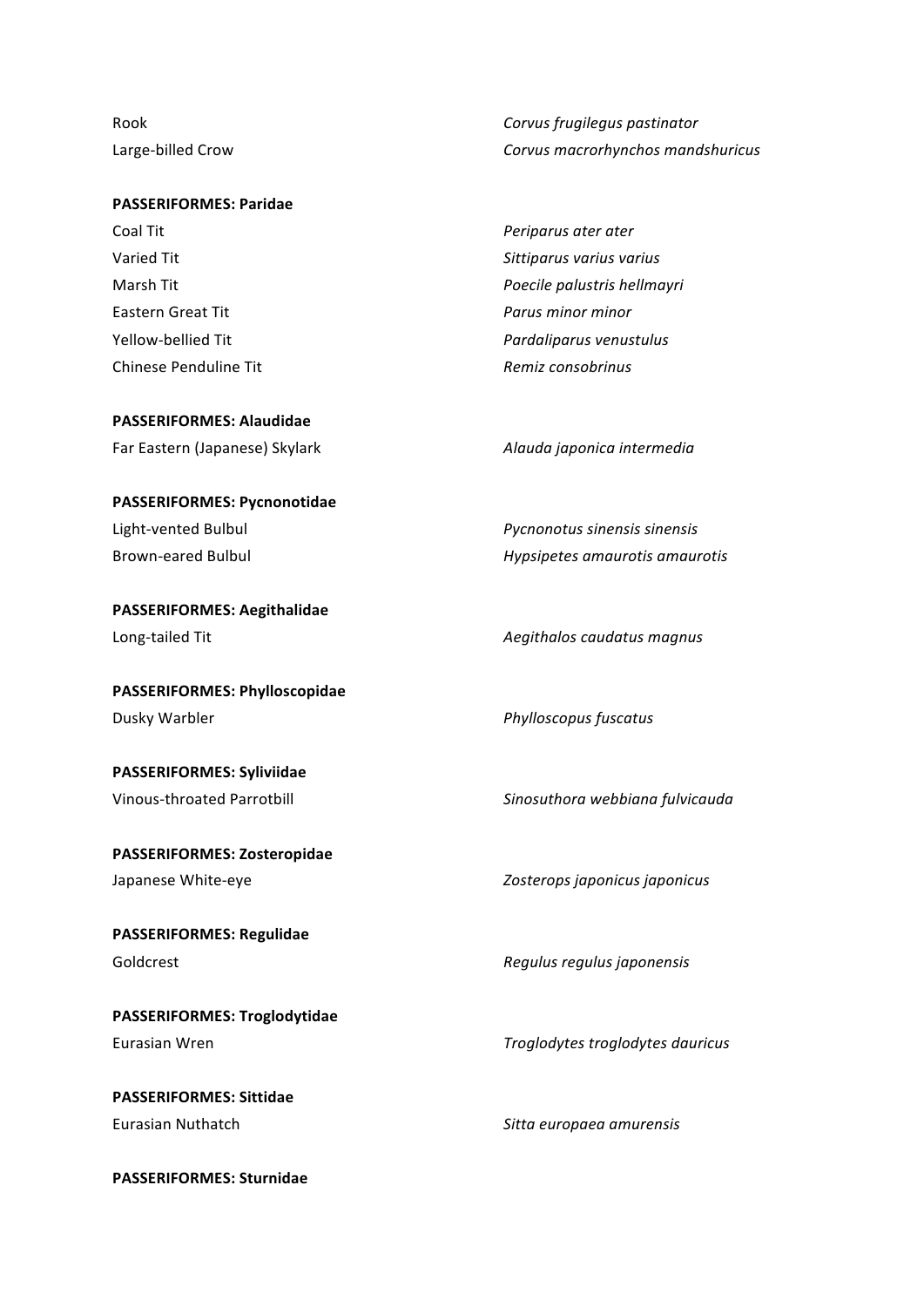| Red-billed Starling    |
|------------------------|
| White-cheeked Starling |

#### **PASSERIFORMES: Turdidae**

| Pale Thrush      | Turdus pallidus |
|------------------|-----------------|
| Naumann's Thrush | Turdus naumanni |
| Dusky Thrush     | Turdus eunomus  |

**PASSERIFORMES: Muscicapidae** 

Red-flanked Bluetail *Tarsiger cyanurus* Daurian Redstart *Phoenicurus auroreus Phoenicurus auroreus* 

#### **PASSERIFORMES: Passeridae**

**PASSERIFORMES: Prunellidae** 

## **PASSERIFORMES: Motacillidae**

#### **PASSERIFORMES: Fringillidae**

Brambling *Fringilla montifringilla* Pallas's Rosefinch **Carpodacus** roseus

## **PASSERIFORMES: Emberizidae**

Little Bunting **Emberiza** pusilla Rustic Bunting *Emberiza rustica* Yellow-throated Bunting *Emberiza elegans* 

RedIbilled'Starling *Spodiopsar0sericeus* WhiteIcheeked'Starling *Spodiopsar0cineraceus*

Blue Rockthrush **Monticola** solitaries philippensis

Eurasian Tree Sparrow *Passer montanus saturatus* 

Siberian Accentor *Prunella montanella montanella* 

White Wagtail **Motacilla** alba lugens White Wagtail **Motacilla** alba leucopsis **Motacilla** alba leucopsis Olive-backed Pipit *Anthus hodgsoni Anthus hodgsoni* Buff-bellied Pipit *Anthus rubescens japonicus* 

Hawfinch **Coccothraustes** coccothraustes schulpini **Chinese Grosbeak** *Eophona migratoria migratoria* Asian Rosy Finch *Leucosticte arctoa brunneonucha* Long-tailed Rosefinch **Carpodacus** *Carpodacus sibiricus ussuriensis* Grey-capped Greenfinch **Chloris** *Chloris sinica ussuriensis* 

Meadow Bunting *Emberiza cioides castaneiceps* Black-faced Bunting **Emberiza** spodocephala extremiorientis